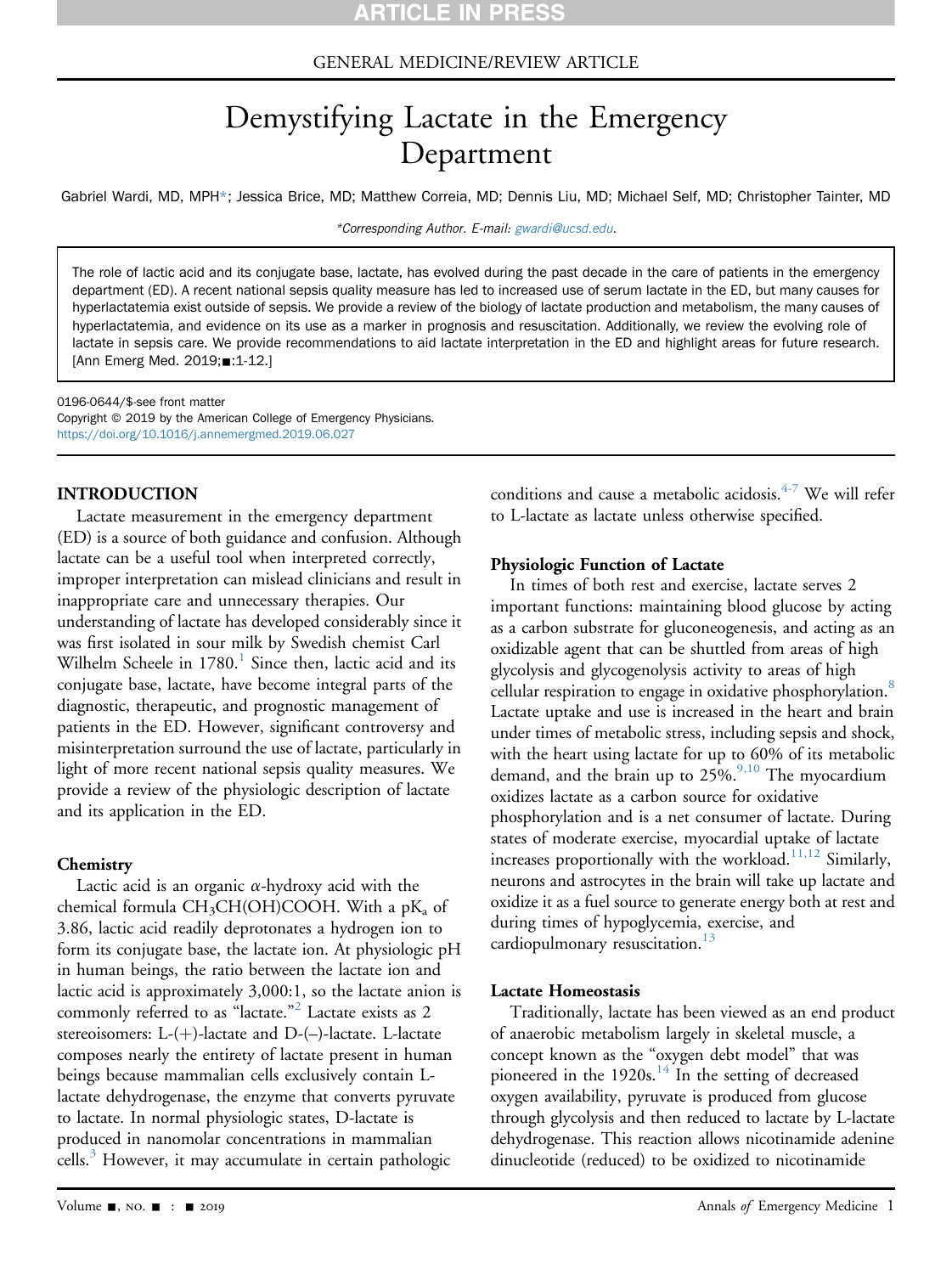# Demystifying Lactate in the Emergency Department and the state of the state of the Wardi et al.

adenine dinucleotide (oxidized), which serves as a necessary oxidizing agent in the generation of adenosine triphosphate [\(Figure 1](#page-1-0)).<sup>[15](#page-8-9)</sup> In this conventional perspective, lactate was considered simply a metabolic waste product generated as a cost for resupplying the cell with nicotinamide adenine dinucleotide (oxidized).

More contemporary understanding recognizes lactate as a key player both in energy use and oxidation/reduction reactions, even under aerobic conditions.<sup>[16](#page-8-10)</sup> Several studies have demonstrated that lactate was produced by glycolysis at rest when skeletal muscle was fully oxygenated and during periods of activity in which the anaerobic threshold had not been reached.<sup>[17](#page-9-0)</sup> The proinflammatory cytokine milieu with increased catecholamine levels, often observed in sepsis or other states of physiologic stress, causes an increased metabolic state. Glucose use is increased, and so is the presence of transporters and enzymes that are associated with glycolysis and lactate metabolism.<sup>[9](#page-8-5)</sup> Increased glycolysis leads to an increased concentration of pyruvate, which exceeds the oxidative capacity of the tricarboxylic acid cycle cycle and is subsequently converted to lactate.

#### Metabolism

The average lactate turnover rate at a physiologically steady state is approximately 20 mmol/kg per day.<sup>[18](#page-9-1)</sup> The liver metabolizes approximately 70% to 75% of circulating  $lactate.<sup>19</sup>$  $lactate.<sup>19</sup>$  $lactate.<sup>19</sup>$  This typically occurs in periportal hepatocytes, where lactate is used for either gluconeogenesis or, less so,

<span id="page-1-0"></span>

Figure 1. Biochemical pathway of glucose showing creation of lactate.

oxidation.<sup>[19](#page-9-2)</sup> The glucose created through gluconeogenesis is then released back into circulation to be redistributed through the body. Several factors are associated with decreased hepatic clearance, including acidosis, underlying cirrhosis, and hypoperfusion.<sup>[20](#page-9-3)</sup> Renal clearance accounts for approximately 25% to 30% of lactate removal.<sup>[21](#page-9-4)</sup> The majority occurs in the renal cortex, where cells will take up lactate and then either oxidize it for energy or use it for gluconeogenesis to create glucose to be exported back to the renal medulla or systemic circulation. Only an estimated 10% of renal clearance is through actual urinary excretion.

#### Classification of Lactic Acidosis

A "lactic acidosis" refers specifically to an elevated serum lactate level with a pH less than or equal to  $7.35.^{22}$  $7.35.^{22}$  $7.35.^{22}$  In contrast, hyperlactatemia has several definitions, but most commonly refers to a serum lactate level greater than or equal to 2 mmol/L, regardless of  $pH<sup>23</sup>$  In 1976, Cohen and Woods $^{24}$  $^{24}$  $^{24}$  categorized lactic acidosis into 2 groups (type A and B) based on the presence or absence of clinical evidence of tissue hypoxia, and provided a useful framework to develop management strategies [\(Table 1](#page-2-0)). The cause of lactic acidosis may be multifactorial and might not exclusively fall into either type A or B.

Type A lactic acidosis is defined by lactate accumulation in the setting of poor tissue perfusion or oxygenation. Common clinical entities leading to type A lactic acidosis include shock, cardiac arrest, severe hypoxemia, severe anemia, regional tissue hypoperfusion, or excessive muscular contraction. In these scenarios, oxygen demand outstrips the available oxygen supply, either systemically or regionally, leading to lactate accumulation. Type B lactic acidosis refers to lactate elevation in the absence of cellular hypoxia. Common causes of type B lactate accumulation in the ED include medications (eg, albuterol, epinephrine) or underlying disease process states (eg, sepsis, malignancy, end-stage liver disease, diabetic ketoacidosis).

Accumulation of D-lactate leading to an acidosis is rare and more difficult to recognize because measuring it requires a separate analytic test. In short bowel syndrome, decreased digestion of carbohydrates leads to the presence of sugars in the colon. Bacteria then ferment these sugars to create Dlactate and additionally convert L-lactate to D-lactate. $2.4$ Diabetic ketoacidosis and propylene glycol administration have also been associated with D-lactate buildup.

# LABORATORY EVALUATION Methods for Lactate Measurement

Standard measurement of lactate typically occurs either through enzymatic spectrophotometry or electrode-based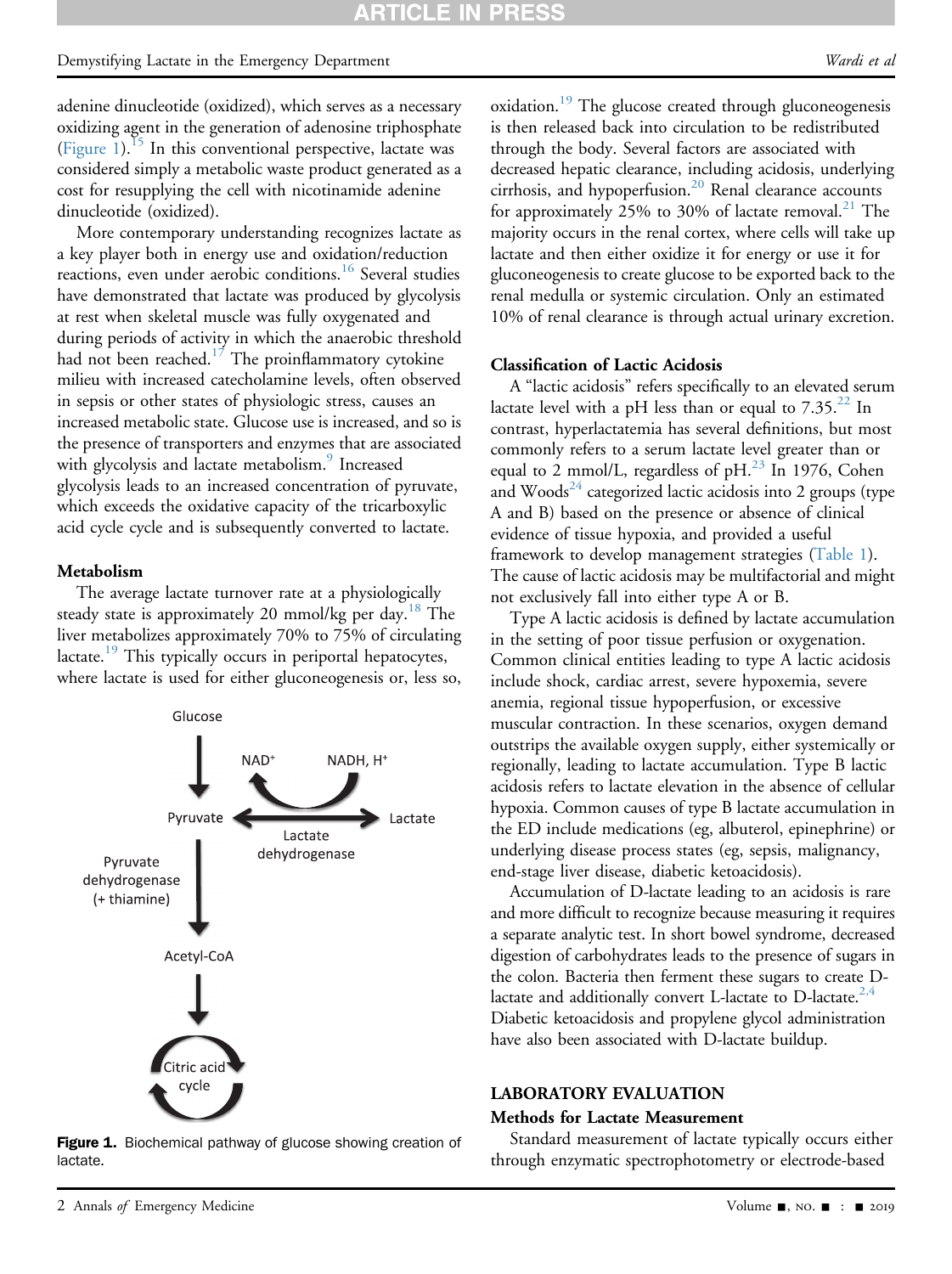#### <span id="page-2-0"></span>Table 1. Classification of elevated lactate level as defined by Cohen and Woods. $^{24}$

| Type           | Cause                                                                                                  | <b>Clinical Scenarios</b>                                                                                                                                                                                                            |
|----------------|--------------------------------------------------------------------------------------------------------|--------------------------------------------------------------------------------------------------------------------------------------------------------------------------------------------------------------------------------------|
| A              | Lactate accumulation in the setting of poor tissue perfusion or<br>hypoxia (either regional or global) |                                                                                                                                                                                                                                      |
|                |                                                                                                        | Global: Shock (cardiogenic, obstructive, distributive, hypovolemic) or<br>profound hypotension, severe anemia, cardiac arrest, trauma, burns,<br>carbon monoxide, cyanide                                                            |
|                |                                                                                                        | Regional: Limb or mesenteric ischemia, localized trauma or burns,<br>compartment syndrome, necrotizing soft tissue infection,<br>microcirculatory dysfunction*                                                                       |
|                |                                                                                                        | Exertional: Convulsions or seizure, increased work of breathing,<br>strenuous exercise                                                                                                                                               |
| B              | Lactate accumulation in the absence of clinical evidence of<br>tissue hypoperfusion or hypoxia         |                                                                                                                                                                                                                                      |
| <b>B1</b>      | Lactate elevation associated with underlying disease process                                           | Malignancy, sepsis, thiamine deficiency, liver failure, renal insufficiency,<br>pheochromocytoma, diabetic and alcoholic ketoacidosis                                                                                                |
| B <sub>2</sub> | Lactate elevation caused by a drug or toxin                                                            | Metformin, acetaminophen, $\beta_2$ -agonists (including albuterol,<br>epinephrine), sympathomimetics, theophylline, nucleoside reverse-<br>transcriptase inhibitors, alcohol, toxic alcohols, propofol, cyanide,<br>carbon monoxide |
| B <sub>3</sub> | Lactate elevation caused by congenital errors of metabolism                                            | Pyruvate dehydrogenase deficiency, pyruvate carboxylase deficiency,<br>glucose-6-phosphatase deficiency, congenital mitochondriopathies                                                                                              |
|                | *Area of ongoing research.                                                                             |                                                                                                                                                                                                                                      |

<span id="page-2-1"></span>amperometry. Both methods correlate extremely well when done properly. After blood is drawn, RBC metabolism continues to generate lactate, particularly if significant delays exist before analysis. This undesirable elevation can be diminished by immediately cooling the blood sample or by use of a "gray top" collection tube, which contains sodium fluoride, a preservative that inhibits cellular metabolism[.25](#page-9-8) However, a specimen analyzed within 15 minutes from drawing blood will have minimal distortion of lactate, even if no method to prevent additional metabolism is performed.<sup>26</sup> Whole blood and finger-stick samples can be analyzed with electrode-based amperometry at the bedside, providing a point-of-care lactate level, whose values correlate well with standard assays and provide results significantly quicker.  $27,28$ 

#### Effect of Tourniquet Use on Lactate

There has been concern that tourniquet use may elevate local lactate levels by leading to transient ischemia and subsequent anaerobic metabolism. An older study involving arterial tourniquet application in the operating room to induce ischemia resulted in a linear increase in serum lactate level, up to 206% of baseline values, after 75 minutes of tourniquet application.<sup>[29](#page-9-11)</sup> However, the application of a venous tourniquet does not significantly alter venous lactate levels. $^{26,30}$  $^{26,30}$  $^{26,30}$ 

# Difference Between Arterial and Venous Lactate Results

Arterial and peripheral venous lactate values correlate very well when the results fall within normal limits; however, mild discrepancies arise with hyperlactatemia.<sup>31-36</sup> Central lactate values correlate extremely well with arterial values at all levels.<sup>37</sup> Arterial and central blood samples represent lactate that is systemically circulated, whereas venous samples reflect the local milieu, thus explaining the small discrepancies between these sites. However, drawing arterial blood can be painful, time consuming, and challenging in certain patient populations. It is therefore appropriate, particularly in patients without an arterial line, to start with and trend peripheral venous samples.

#### Effect of Lactated Ringer's Solution on Serum Lactate

Lactated Ringer's solution is a commonly administered resuscitation fluid that may improve patient-centered outcomes compared with normal saline solution, particularly in septic patients.<sup>38-40</sup> Each liter of lactated Ringer's solution contains 28 to 29 mmol of sodium lactate. In a 70-kg adult, approximately 1,400 mmol (20 mmol/kg) of lactate is metabolized *daily*. To our knowledge, there is no published evidence that a bolus of lactated Ringer's solution significantly increases lactate compared with normal saline solution, although transient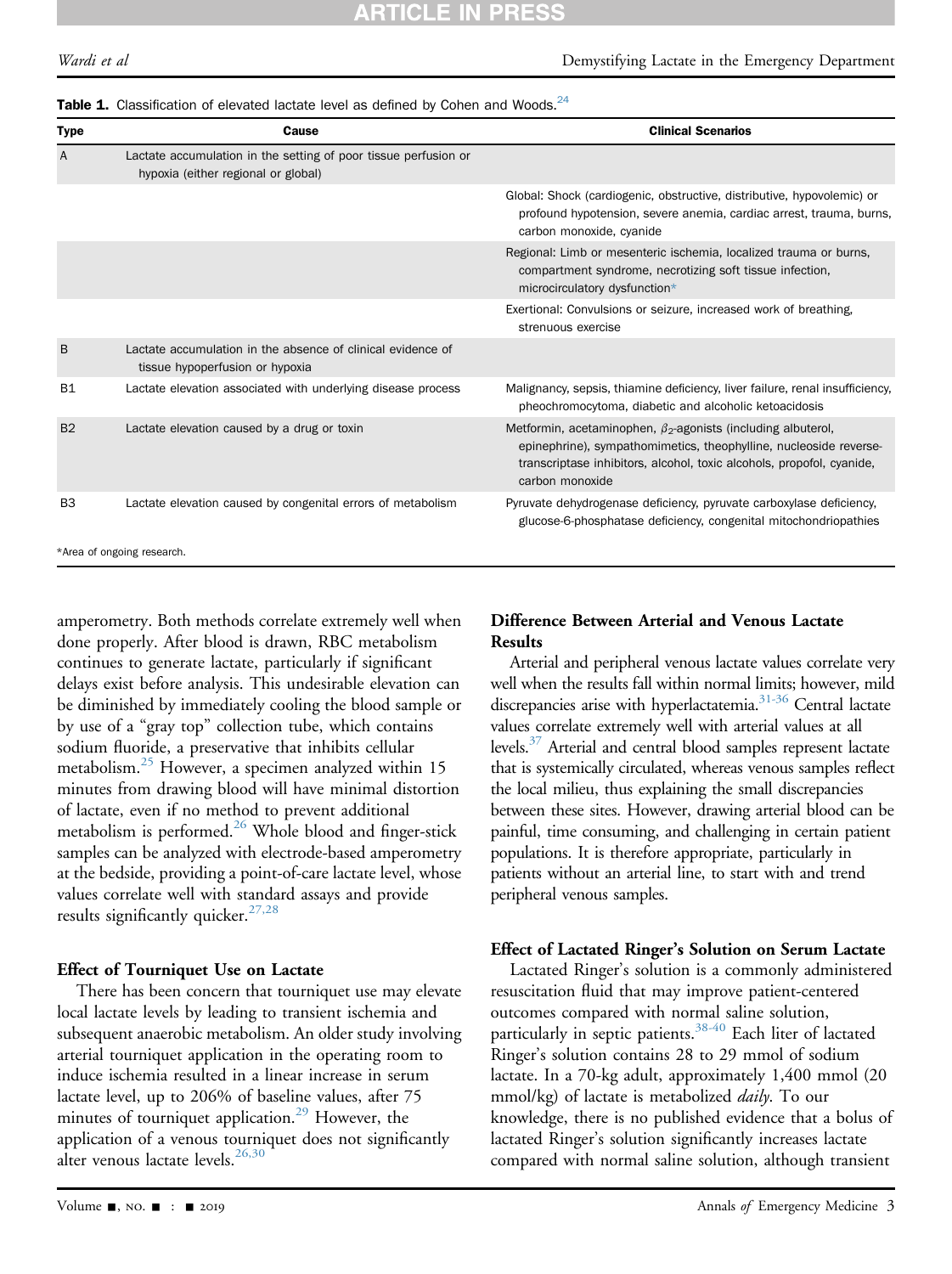## Demystifying Lactate in the Emergency Department and the state of the state of the Wardi et al.

elevations can be observed, particularly if venipuncture occurs in the immediate vicinity of the lactated Ringer's solution infusion site. $41,42$  In patients with liver failure or significant hepatic hypoperfusion, there may be an increase in serum lactate level because of an inability of the liver to metabolize the additional lactate burden.<sup>4</sup>

#### LACTATE IN SEPSIS

Among its many uses as a diagnostic test, lactate level has long been used as a marker of resuscitation, for risk stratification, and as a mortality prediction tool in sepsis. Despite a commonly held belief that elevated lactate levels in sepsis occur as a consequence of anaerobic metabolism from tissue malperfusion, there is mounting evidence that this may not be the primary source of lactate production, particularly in patients without overt shock physiology. Indeed, accelerated aerobic glycolysis from adrenergic stress is now thought to be a significant cause of hyperlactemia in septic patients, with additional contributions from impaired clearance, medication effects, microcirculatory dysfunction, and tissue malperfusion.<sup>44-47</sup> Cytopathic hypoxia and direct mitochondrial impairment have been proposed as another cause, although the exact mechanism remains incompletely understood and further research is required. $48$ ,

#### Anatomic Location of Lactate Generation in Sepsis

The specific anatomic site of lactate generation in septic patients remains controversial. The 2 regions suspected to generate the majority of lactate in sepsis are the lungs and skeletal muscle. The strongest evidence comes from the lungs as generators of lactate in sepsis.<sup>[50-53](#page-9-19)</sup> One hypothesis is that neutrophil  $\beta_2$ -receptor stimulation by endogenous catecholamines causes significant lactate production, which is further substantiated by the large number of these receptors found in the lungs.<sup>[54](#page-9-20)</sup> Muscle tissue has been shown to have significantly higher lactate levels than supplying arteries in septic shock.<sup>46</sup> An additional source of lactate elevation in sepsis is leukocyte glycolysis. Like other tissues, inflammatory cells undergo accelerated aerobic glycolysis during sepsis and have a markedly increased lactate output, similar to that which occurs in the lungs.<sup>54</sup>

Microcirculatory dysfunction has been proposed as a source of lactate in sepsis. Proinflammatory cytokines lead to endothelial and hematologic cell dysfunction, causing heterogeneous areas of low or slow flow at the capillaryvenule-arteriole level. This leads to scattered areas of tissue hypoxia despite normal macrocirculatory parameters.<sup>[55-57](#page-9-22)</sup> Using dark-field microscopy to visualize the microcirculation, investigators have linked the density of

microscopic vascular dysfunction to illness severity, elevated lactate levels, and worsened outcomes.<sup>56,58,59</sup> Further study is needed to determine the importance of microcirculatory dysfunction in sepsis and potential therapies to correct it.

#### Anaerobic Metabolism in Sepsis

Although tissue hypoxia and resultant anaerobic metabolism will result in increased lactate production, this relationship has been challenged as the primary cause of hyperlactatemia in sepsis. Certain septic patients develop vasopressor-dependent hypotension, yet never experience an elevated lactate level. $59,60$  Another subset of septic patients develops hyperlactatemia with associated high mortality, yet lacks hypotension. $61$  Additionally, if anaerobic metabolism from tissue hypoxia were the main source of lactate in sepsis, we would expect to see several things. First, interventions to increase oxygen delivery should consistently decrease lactate levels. However, several studies have failed to support this.<sup>[62,63](#page-10-1)</sup> Furthermore, studies evaluating tissue hypoxia in sepsis and septic shock have found no evidence of cellular hypoxia. In fact, muscle and mucosal  $po_2$  is often elevated in sepsis.<sup>[46,64-66](#page-9-21)</sup> Tissues with an adequate oxygen supply should not generate lactate, yet the lung is a major source of lactate in sepsis. $50,51$ 

# Lactate in "Occult Hypoperfusion" and "Cryptic Shock"

The terms "occult hypoperfusion" and "cryptic shock" have been used to describe patients with elevated lactate levels and normal blood pressure, and reflect their relatively high mortality rate. Indeed, in the initial early goal-directed therapy trial, one of the inclusion criteria was serum lactate level greater than or equal to 4 mmol/L, regardless of blood pressure.<sup>67</sup> In patients with suspected infection, elevated lactate levels were associated with increased 28-day mortality regardless of blood pressure, and used the term "occult hypoperfusion" to describe this subset of patients, which had previously been used for patients with traumatic injuries and heart failure syndromes[.68-70](#page-10-3) Later, Puskarich et al<sup>[61](#page-10-0)</sup> showed that septic patients with cryptic shock, defined as a lactate level greater than or equal to 4 mmol/L without hypotension, and those with "overt" shock, defined as hypotension after a fluid challenge, had similar mortality after protocolized therapy.

#### LACTATE IN OTHER CONDITIONS

A recent study evaluated patients admitted with a lactate level greater than 4 mmol/L and found 23.2% of cases were from infection, 20% from seizures, and the remaining from causes unrelated to infection. $71$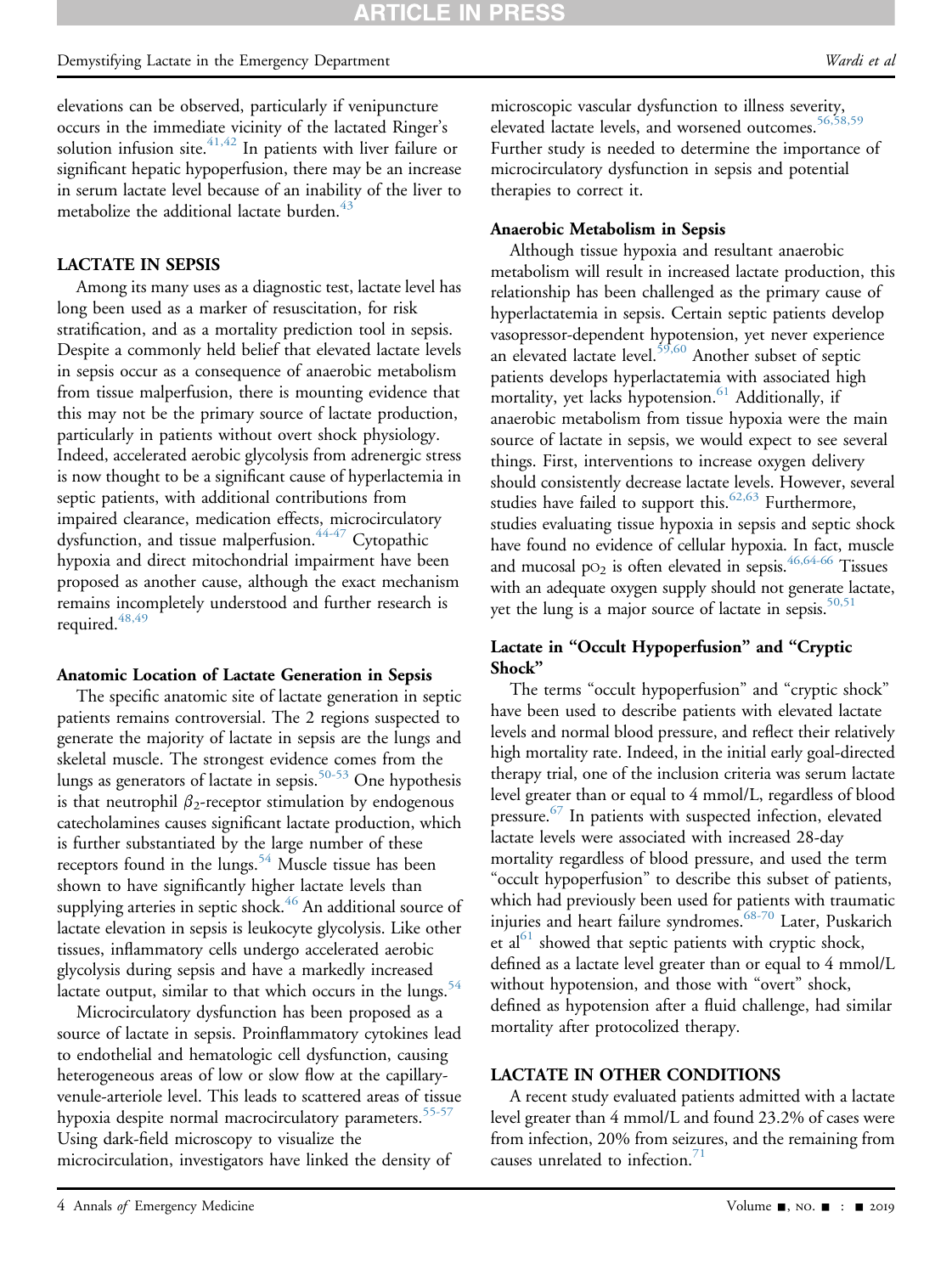# Trauma, Burns, and Inhalational Injuries

Elevated lactate levels in patients with traumatic injuries are associated with increased mortality.<sup>72-74</sup> Lactate elevation has classically been attributed to global hypoperfusion in the setting of hemorrhagic shock, or regionally, as in the case of arterial vessel injury. However, much as in sepsis, additional mechanisms, such as accelerated glycolysis, cause hyperlactatemia during hemorrhage.<sup>[75,76](#page-10-6)</sup> An elevated initial serum lactate level may occur in patients with occult hypoperfusion and can be used as both a prognostic indictor and a marker of resuscitation.<sup>[77,78](#page-10-7)</sup> A failure to clear lactate in trauma patients has been shown to be a strong independent predictor of mortality, as well as length of stay in the hospital and ICU, and a risk factor for the development of infection, regardless of the initial presenting vital signs.<sup>75</sup>

Lactate serves as a prognostic indicator of infectious complications, organ dysfunction, and mortality, and as a marker of resuscitation in patients with burns and inhalational injuries. $80,81$  Lactate levels greater than or equal to 2 mmol/L and the failure to clear an elevated lactate level have been associated with mortality in previous studies and may outperform base excess. $82$  It may be reasonable, according to published evidence, to use lactate normalization as a goal in the fluid resuscitation of these patients, although additional evidence is needed before widespread adoption of this approach.<sup>[83](#page-10-11)</sup>

#### Seizures, Convulsions, and Extreme Exertion

Seizures are known to cause hyperlactemia as a result of local muscle tissue hypoxia and resultant anaerobic metabolism[.84](#page-10-12) One study evaluating 157 patients with generalized tonic-clonic seizure showed that 84.7% had elevated lactate levels, with a median of 3.64 mmol/L but with levels as high as 17 mmol/L.<sup>85</sup> Patients with hyperlactemia caused solely by seizures should have rapid clearance within 1 to 2 hours after the seizure resolution.<sup>71,86</sup> There has been no correlation between degree of lactate elevation and outcome.<sup>71</sup> Patients with extreme exertion or agitation, particularly those in physical restraints, develop hyperlactatemia through a similar mechanism. An observational study found that 95% of collapsed Boston Marathon runners had an average lactate level of  $3.45$  mmol/L. $87$ 

# Thiamine Deficiency

Thiamine is an essential cofactor in the conversion from pyruvate to acetyl coenzyme A. A deficiency in thiamine will therefore result in an inability of pyruvate to enter the tricarboxylic acid cycle and rather undergo anaerobic metabolism, leading to elevated lactate levels ([Figure 1\)](#page-1-0). Patients with long-term alcohol use, poor nutritional status, sepsis, or history of gastric bypass surgery are at particular risk for hyperlactatemia as a result of thiamine deficiency.<sup>[88](#page-10-15)</sup> Recent studies have shown that the administration of intravenous thiamine to septic patients is associated with faster lactate clearance and decreased mortality, particularly those with underlying thiamine deficiency or alcohol use disorders.<sup>89-92</sup>

# Toxins and Medications

Although lactate elevation in the majority of toxicities is thought to be primarily due to a type B lactic acidosis, the underlying mechanisms for lactate production are often complex and multifactorial. Mechanisms include inhibition of oxidative phosphorylation or mitochondrial damage,  $\beta_2$ adrenergic stimulation, shock states, increased muscle activity, seizures, renal failure, and hepatic toxicity. [Table 2](#page-5-0) provides a more comprehensive list of medications and toxins associated with lactate elevation.<sup>[93](#page-10-17)</sup>

Acetaminophen. Lactate elevation has been proposed to be caused by 2 mechanisms in patients with acetaminophen toxicity. Animal models have shown that large acetaminophen ingestions directly inhibit the mitochondrial electron transport chain before any laboratory evidence of hepatotoxicity.<sup>94,95</sup> Later, lactate elevation occurs as a result of increased N-acetyl-pbenzoquinone imine production, the toxic metabolite associated with liver injury. Lactate elevation in acute liver failure portends a poor prognosis.<sup>94</sup>

 $\beta_2$ -Agonists (albuterol, epinephrine).  $\beta$ -Agonists have been shown to result in lactate elevation primarily through accelerated glycolysis, even in fully aerobic conditions.<sup>32</sup> The association between albuterol and lactate elevation was initially limited to case reports; however, recent data suggest it is likely a relatively common phenomenon. A study evaluating 105 children admitted with severe asthma exacerbation reported that 83% had a lactate level greater than 2.2 mmol/L and 45% had lactate levels greater than 5 mmol/L.<sup>[96](#page-10-19)</sup> Lactate elevations associated with albuterol typically resolve quickly after completion of therapy.  $97$ Epinephrine also causes an elevated lactate level through a similar mechanism.<sup>[75,76,98](#page-10-6)</sup> Previous investigations into the use of epinephrine in septic shock have found that survivors have higher lactate levels in the first hours of resuscitation compared with nonsurvivors.<sup>99</sup>

Carbon monoxide and cyanide. Carbon monoxide reversibly binds to hemoglobin with approximately 200 to 300 times the affinity of oxygen, resulting in decreased arterial oxygen delivery. Furthermore, it binds to cytochrome A, inhibiting oxidative phosphorylation.<sup>[100,101](#page-10-22)</sup> Lactate elevation in pure carbon monoxide poisoning is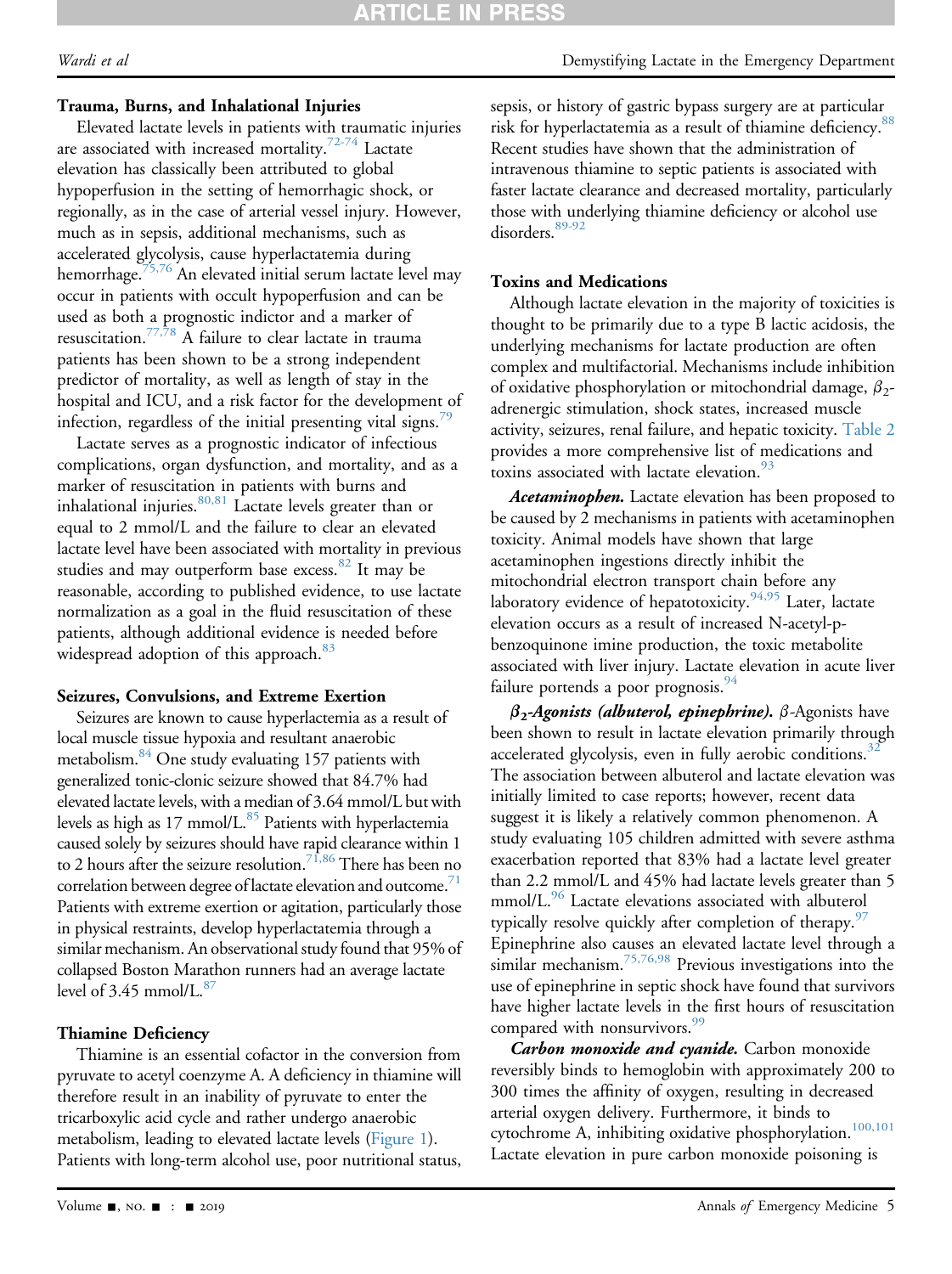## **Table 2.** Toxins associated with hyperlactatemia (adopted from Andersen et al $^{93}$  $^{93}$  $^{93}$ ).

<span id="page-5-0"></span>

| <b>Toxin or Medication</b>                     | <b>Mechanism of Lactate Elevation</b>                                                                                                                                                                                               | <b>Recommended Therapy or Antidote</b>                                                                | <b>Comments</b>                                                                                                                                                                                                                   |
|------------------------------------------------|-------------------------------------------------------------------------------------------------------------------------------------------------------------------------------------------------------------------------------------|-------------------------------------------------------------------------------------------------------|-----------------------------------------------------------------------------------------------------------------------------------------------------------------------------------------------------------------------------------|
| Abrin                                          | Protein inhibitor and causes direct cellular damage,<br>with resultant hepatotoxicity causing poor<br>clearance, seizures                                                                                                           | Supportive care                                                                                       | Toxic component of jequirity beans                                                                                                                                                                                                |
| Acetaminophen                                  | Multiple mechanisms, including direct inhibition of<br>electron transport chain (in the absence of<br>hepatotoxicity), impaired clearance after direct<br>hepatocyte toxicity because of increased NAPQI<br>production              | N-acetyl cysteine, aggressive supportive care,<br>liver transplantation if indicated                  | Most common cause of acute liver failure in developed<br>countries                                                                                                                                                                |
| Albuterol                                      | $\beta$ <sub>2</sub> -Receptor activation                                                                                                                                                                                           | N/A                                                                                                   | Lactate elevation associated with albuterol resolves after<br>completion of therapy.                                                                                                                                              |
| Carbon monoxide                                | Reversibly binds to hemoglobin with approximately<br>200-300 times the affinity of oxygen, resulting in<br>decreased arterial oxygen content. Binds to<br>cytochrome A, inhibiting oxidative phosphorylation.                       | Decontamination, hyperbaric oxygen,<br>supportive care                                                | Lactate elevation in pure carbon monoxide poisoning is<br>typically mild, but has been shown to correlate with the<br>severity of toxicity. High lactate levels should raise<br>suspicion for cyanide toxicity.                   |
| Cyanide                                        | Impairment of oxidative phosphorylation by inhibiting<br>complex IV in the electron transport train                                                                                                                                 | Decontamination. Antidotes include<br>hydroxycobalamin and sodium thiosulfate<br>with sodium nitrate. | Lactate levels $>10$ mmol/L are highly concerning for<br>concomitant cyanide poisoning. Animal models have<br>shown that cyanide levels and lactate levels are largely<br>directly correlated.                                    |
| Ethanol                                        | Increased NADH to NAD <sup>+</sup> ratio                                                                                                                                                                                            | Supportive care                                                                                       | Often increased by a secondary cause, such as sepsis or<br>thiamine deficiency                                                                                                                                                    |
| Metformin                                      | Inhibits gluconeogenesis, thereby decreasing $NAD+$<br>levels. Newer evidence suggests metformin may<br>poison mitochondrial transport chain.                                                                                       | Cessation of metformin; may require dialysis.<br>Supportive care.                                     |                                                                                                                                                                                                                                   |
| Nucleoside reverse-<br>transcriptase inhibitor | animal models have shown impaired mitochondrial<br>function.                                                                                                                                                                        |                                                                                                       | Suspected from poor clearance because of liver injury; Supportive care. Cessation of offending agent. Examples include didanosine, stavudine, and lamivudine.                                                                     |
| Propofol                                       | Exact mechanism is unclear. Several animal studies<br>have suggested a mitochondrial process and<br>include uncoupling of oxidative phosphorylation,<br>oxidation of cytochromes, and inactivation of<br>complex II/III/coenzyme Q. | Removal of propofol, dialysis, supportive care                                                        | Characterized by bradycardia, lactic acidosis, hyperkalemia,<br>cardiovascular compromise, hepatic steatosis,<br>rhabdomyolysis, renal injury, and lipemia. Rare except in<br>cases of prolonged high doses of propofol infusion. |
| Ricin                                          | Protein inhibitor and causes direct cellular damage,<br>with resultant hepatotoxicity causing poor<br>clearance, seizures                                                                                                           | Supportive care                                                                                       | Toxic component of castor bean                                                                                                                                                                                                    |
| Sodium azide                                   | When combined with acid, it forms hydrazoic acid,<br>which is highly toxic and causes direct inhibition of<br>oxidative phosphorylation. Seizures.                                                                                  | Supportive care                                                                                       | A white powder used as a reagent in car air bags and<br>laboratory preservatives                                                                                                                                                  |
| Sodium fluoroacetate                           | Inhibits the Krebs cycle, thus impairing aerobic<br>metabolism. Seizures.                                                                                                                                                           | Supportive care                                                                                       | Highly toxic and currently licensed for use only against<br>coyotes in the United States                                                                                                                                          |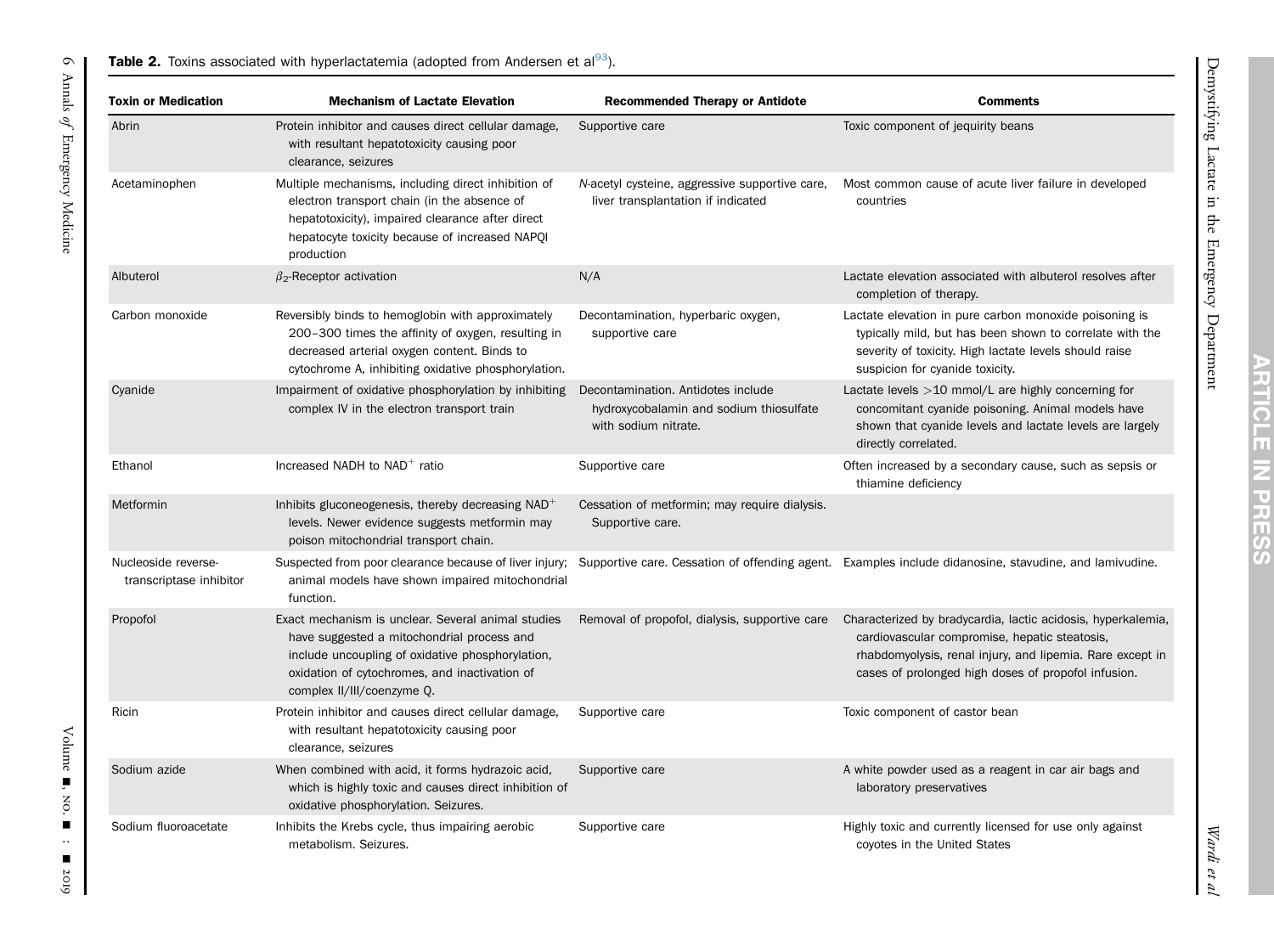| <b>ARTICLE IN PRESS</b> |
|-------------------------|
|-------------------------|

| Sodium nitroprusside                                   | and releases cyanide ions during this process, thus<br>Reacts with oxyhemoglobin to form methemoglobin<br>causing lactate elevation                                                           | same therapy as for cyanide toxicity                                                                                        | reduce blood pressure in cardiac surgery and hypertensive<br>crises. Toxicity typically occurs in long duration of therapy<br>Immediate cessation of sodium nitroprusside; An arterial and venous vasodilator typically used to rapidly<br>and in patients with renal insufficiency.                   |
|--------------------------------------------------------|-----------------------------------------------------------------------------------------------------------------------------------------------------------------------------------------------|-----------------------------------------------------------------------------------------------------------------------------|--------------------------------------------------------------------------------------------------------------------------------------------------------------------------------------------------------------------------------------------------------------------------------------------------------|
| Strychnine                                             | Muscle spasms and convulsions                                                                                                                                                                 | survives longer than 24 h.                                                                                                  | hyperexcitability. Causes inhibition of antagonistic muscle<br>Supportive care. Recovery is likely if the patient A rodenticide but has also been implicated in cocaine and<br>groups in the spinal cord, resulting in severe extensor<br>laxatives. Inhibits glycine, which results in CNS<br>spasms. |
| (methamphetamine,<br>Sympathomimetics<br>cocaine, etc) | $\beta_2$ -Receptor activation                                                                                                                                                                | Supportive care. Benzodiazepines for agitation.                                                                             |                                                                                                                                                                                                                                                                                                        |
| Theophylline                                           | Seizures, cardiogenic shock, and catecholamine-<br>induced activation of $\beta_2$ -adrenergic receptors                                                                                      | Multidose activated charcoal. Supportive<br>measures.                                                                       | Acute ingestions of $>1$ g or 15 mg/kg are associated with<br>toxicity in adults or children, respectively.                                                                                                                                                                                            |
| VPA                                                    | Direct damage from metabolites to hepatocytes<br>seizures.<br>results in impaired clearance,                                                                                                  | Most cases are self-limited and resolve with<br>removal of VPA. Supportive care.                                            | VPA levels do not correlate with severity of overdose. Lactate<br>levels usually elevated mildly unless a seizure occurs.                                                                                                                                                                              |
| Toxic alcohols                                         | Increased NADH to NAD <sup>+</sup> ratio                                                                                                                                                      | Supportive care. Toxic alcohols may require<br>fomepizole or dialysis in accordance with<br>time of ingestion and toxicity. | toxicity. Oftentimes the result of other causes, such as<br>Lactate levels can be falsely elevated in ethylene glycol<br>kidney injury, thiamine deficiency, and sepsis.                                                                                                                               |
|                                                        | MAPQI, N-acetyl-p-benzoquinone imine; MADH, nicotinamide adenine dinucleotide (reduced); MAD+, nicotinamide adenine dinucleotide (oxidized); CNS, central nervous system; VPA, valproic acid. |                                                                                                                             |                                                                                                                                                                                                                                                                                                        |

typically mild, but has been shown to correlate with the severity of toxicity.<sup>101-103</sup> Cyanide toxicity is most commonly observed with concomitant carbon monoxide poisoning after smoke inhalation injuries. Cyanide impairs oxidative phosphorylation by inhibiting complex IV in the electron transport train. Animal models have shown that cyanide levels and lactate levels are closely correlated.<sup>104</sup> Lactate levels greater than 10 mmol/L are highly concerning for concomitant cyanide poisoning.<sup>[105](#page-11-1)</sup>

**Ethanol.** Acute ethanol intoxication causes an elevated lactate level primarily through an increased nicotinamide adenine dinucleotide (reduced) to nicotinamide adenine dinucleotide (oxidized) ratio, which favors the creation of lactate. Underlying comorbidities, such as liver impairment, renal disease, or thiamine deficiency, can also lead to lactate elevation.

Metformin. Metformin increases peripheral glucose uptake, thereby inhibiting gluconeogenesis and decreasing the availability of nicotinamide adenine dinucleotide (oxidized), which is necessary to covert lactate to pyruvate. In acute overdose, profoundly elevated lactate levels have been observed but are not correlated with prognosis.<sup>106</sup> Renal impairment with a glomerular filtration rate less than 60 is thought to increase the risk for development of hyperlactatemia.<sup>107</sup>

# PROGNOSTIC VALUE AND LACTATE **CLEARANCE**

Elevated lactate levels and an inability to clear lactate are associated with a worse prognosis in many conditions, particularly in sepsis, trauma, hemorrhage, shock, and cardiac arrest.<sup>[108-111](#page-11-4)</sup> In a prospective cohort study of ED patients with infection, mortality rates increased with increasing lactate levels, with an initial lactate level greater than or equal to 4 mmol/L associated with a 28% inhospital mortality rate.<sup>[112](#page-11-5)</sup> In a separate study of patients with severe sepsis, this relationship was found to be independent of shock state.<sup>[113](#page-11-6)</sup> Unsurprisingly, increasing lactate concentrations in septic shock are also associated with increasing inhospital mortality, even without signs of overt shock.[69,114](#page-10-25) However, despite the emphasis on specific lactate-level cutoffs found in current definitions and Centers for Medicare and Medicaid Services recommendations, mortality and poor prognosis are associated with even mildly elevated lactate values.<sup>[115](#page-11-7)</sup> Thus, lactate may be best thought of as a continuous rather than dichotomous variable in regard to prognostication and risk stratification.

A decrease in lactate concentrations during resuscitation is associated with improved mortality.[116-118](#page-11-8)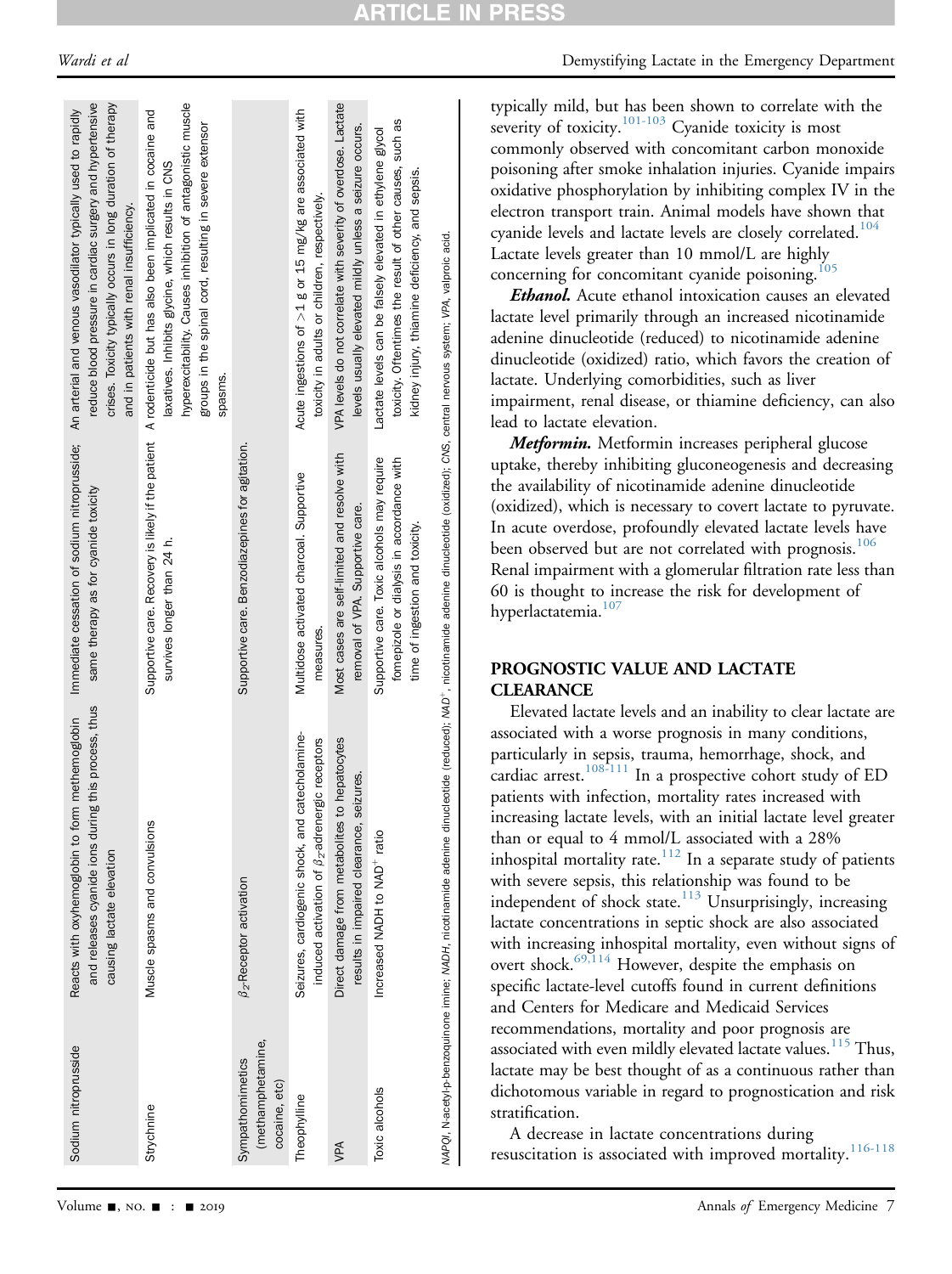# Demystifying Lactate in the Emergency Department and the state of the state of the Wardi et al.

Although there is no clear target percentage decrease or time frame to decrease lactate level, achieving a "normal" lactate level quickly appears to be a reasonable goal; there is no consensus at this point. $117,118$  Although earlier studies evaluated protocoled lactate measurements in the care of septic patients and showed noninferiority to targeting central venous oxygen saturation levels, a similar benefit in mortality was associated with simply measuring more than one lactate level in the ED.<sup>[116,119](#page-11-8)</sup> Some authors have suggested that measuring lactate itself has mortality benefits, but it is more likely that early measurement of lactate is a marker of timely and appropriate care.<sup>[117](#page-11-9)</sup> More recently, a large randomized controlled trial showed that a resuscitation strategy targeting peripheral perfusion compared with lactate normalization did not reduce all-cause 28-day mortality.<sup>[120](#page-11-10)</sup>

#### HOW TO USE LACTATE IN THE ED

<span id="page-7-0"></span>The diagnostic utility of lactate in the ED is diverse: it functions as a marker of resuscitation, identifies patients with occult hypoperfusion, and provides prognostic information. [Figure 2](#page-7-0) provides a framework to guide appropriate interpretation and use of lactate level. Assuming an appropriately collected and analyzed lactate

sample, the first decision point is to determine whether there is concern for shock or hypoperfusion. Any patient with hyperlactatemia and evidence of circulatory shock and general hypoperfusion clearly benefits from resuscitation to restore adequate tissue perfusion. Patients with evidence of regional hypoperfusion (eg, limb or mesenteric ischemia) require emergency intervention to restore perfusion to the affected region, and an elevated lactate level may help guide providers to an accurate and timely diagnosis. In patients who lack overt shock or hypoperfusion, an elevated lactate level should be interpreted in the context of the patient's medical history, medication list, or any exposures. As we described earlier, hyperlactatemia can also occur from overproduction, impaired clearance, or a combination of both in the absence of tissue malperfusion. Common medications administered in the ED (eg, albuterol) and brief episodes of extreme exertion can result in hyperlactatemia that typically clears quickly without any intervention. Septic patients may have an elevated lactate level from accelerated glycolysis caused by adrenergic stress and may benefit from resuscitation, particularly if there is legitimate concern for occult shock. Patients with renal failure and cirrhosis will have higher lactate levels than counterparts without these conditions. Oncology patients, particularly those with hematologic malignancy, often have



1: Cardiac arrest, any shock state, limb or mesenteric ischemia, compartment syndrome, trauma, burn or inhalational injury, cyanide toxicity 2: Beta agonists, sepsis, seizure, exertion, malignancy, alcohol, diabetic ketoacidosis

3: Liver injury, renal failure, thiamine deficiency

Figure 2.  $\blacksquare$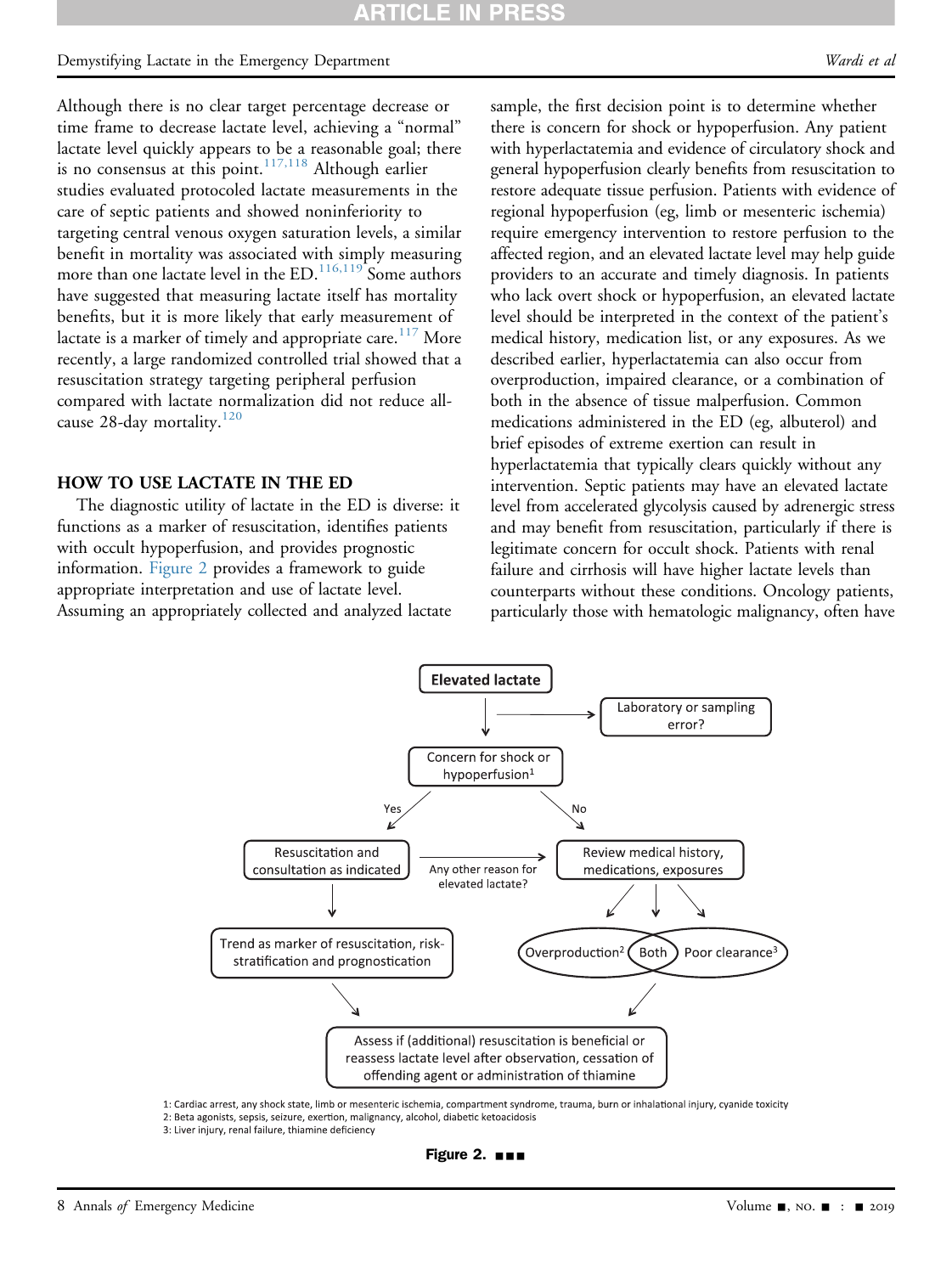elevated lactate levels from tumor turnover, rather than infection or hypoperfusion.

Any test showing an elevated lactate level should be repeated. Lactate clearance is associated with improved outcomes and successful resuscitation, and risk stratifies patients with cardiac arrest, shock, or hypoperfusion. A failure to clear lactate should cause providers to pause and then reevaluate the elevated lactate level to determine whether additional resuscitation or therapies are needed. In certain instances, such as in patients beginning to receive epinephrine, an increase in lactate level is associated with increased survival. Patients at risk for thiamine deficiency may require the administration of thiamine to help clear lactate. In patients who are anticipated to rapidly clear lactate without any intervention, a failure to do so should prompt a reanalysis of the current presentation to ensure no other processes are present.

Lactate levels may also provide false reassurance because not all patients with hypoperfusion will generate elevated lactate levels. For instance, certain patients with superior mesenteric artery occlusion will have normal lactate levels.<sup>[121](#page-11-11)</sup> Likewise, not all patients with vasopressordependent hypotension will have hyperlactatemia, yet they have a high mortality rate.<sup>59,60</sup>

#### **CONCLUSION**

Lactate measurement is an important tool for clinicians in the ED. Significant advances have occurred in our understanding of the physiology and interpretation of lactate level, and it is now clear that lactate participates in many different physiologic processes. An oversimplified interpretation may mislead providers, but the savvy provider may recognize that lactate level may be the result of overproduction, impaired elimination, or both, which may guide him or her toward appropriate interventions. With a more nuanced understanding of lactate level interpretation, this important diagnostic and prognostic tool becomes even more beneficial.

Supervising editor: Henry E. Wang, MD, MS. Specific detailed information about possible conflict of interest for individual editors is available at <https://www.annemergmed.com/editors>.

Author affiliations: From the Department of Emergency Medicine (Wardi, Brice, Correia, Liu, Self, Tainter), Division of Pulmonary, Critical Care, and Sleep Medicine, Department of Internal Medicine (Wardi), and Division of Anesthesiology Critical Care Medicine, Department of Anesthesiology (Tainter), University of California at San Diego, San Diego, CA.

Author contributions: GW and CT conceived the idea. All authors contributed to drafting the article and critical revisions. GW takes responsibility for the paper as a whole.

#### Wardi et al **Wardi et al** Demystifying Lactate in the Emergency Department

All authors attest to meeting the four [ICMJE.org](http://ICMJE.org) authorship criteria: (1) Substantial contributions to the conception or design of the work; or the acquisition, analysis, or interpretation of data for the work; AND (2) Drafting the work or revising it critically for important intellectual content; AND (3) Final approval of the version to be published; AND (4) Agreement to be accountable for all aspects of the work in ensuring that questions related to the accuracy or integrity of any part of the work are appropriately investigated and resolved.

Funding and support: By Annals policy, all authors are required to disclose any and all commercial, financial, and other relationships in any way related to the subject of this article as per ICMJE conflict of interest guidelines (see [www.icmje.org](http://www.icmje.org)). Dr. Wardi has received a speaker's fee from Thermo Fisher for work unrelated to this topic. He is on the editorial board of PEER and received grant support from the National Foundation of Emergency Medicine.

Publication dates: Received for publication May 11, 2019. Revisions received June 18, 2019, and June 26, 2019. Accepted for publication June 26, 2019.

#### <span id="page-8-0"></span>**REFERENCES**

- 1. [Gladden LB. 200th Anniversary of lactate research in muscle.](http://refhub.elsevier.com/S0196-0644(19)30537-2/sref1) Exerc Sport Sci Rev[. 2008;36:109-115](http://refhub.elsevier.com/S0196-0644(19)30537-2/sref1).
- <span id="page-8-1"></span>2. [Ewaschuk JB, Naylor JM, Zello GA. D-lactate in human and ruminant](http://refhub.elsevier.com/S0196-0644(19)30537-2/sref2) metabolism. J Nutr[. 2005;135:1619-1625.](http://refhub.elsevier.com/S0196-0644(19)30537-2/sref2)
- <span id="page-8-2"></span>3. [Thornalley PJ. The glyoxalase system: new developments towards](http://refhub.elsevier.com/S0196-0644(19)30537-2/sref3) [functional characterization of a metabolic pathway fundamental to](http://refhub.elsevier.com/S0196-0644(19)30537-2/sref3) biological life. Biochem J[. 1990;269:1-11](http://refhub.elsevier.com/S0196-0644(19)30537-2/sref3).
- <span id="page-8-3"></span>4. [Hove H, Mortensen PB. Colonic lactate metabolism and D-lactic](http://refhub.elsevier.com/S0196-0644(19)30537-2/sref4) acidosis. Dig Dis Sci[. 1995;40:320-330.](http://refhub.elsevier.com/S0196-0644(19)30537-2/sref4)
- 5. [Lu J, Zello GA, Randell E, et al. Closing the anion gap: contribution of D](http://refhub.elsevier.com/S0196-0644(19)30537-2/sref5)[lactate to diabetic ketoacidosis.](http://refhub.elsevier.com/S0196-0644(19)30537-2/sref5) Clin Chim Acta. 2011;412:286-291.
- 6. [Christopher MM, Eckfeldt JH, Eaton JW. Propylene glycol ingestion](http://refhub.elsevier.com/S0196-0644(19)30537-2/sref6) [causes D-lactic acidosis.](http://refhub.elsevier.com/S0196-0644(19)30537-2/sref6) Lab Invest. 1990;62:114-118.
- 7. [Jorens PG, Demey HE, Schepens PJ, et al. Unusual D-lactic acid](http://refhub.elsevier.com/S0196-0644(19)30537-2/sref7) [acidosis from propylene glycol metabolism in overdose.](http://refhub.elsevier.com/S0196-0644(19)30537-2/sref7) J Toxicol Clin Toxicol[. 2004;42:163-169](http://refhub.elsevier.com/S0196-0644(19)30537-2/sref7).
- <span id="page-8-4"></span>8. [Brooks GA. Lactate production under fully aerobic conditions: the](http://refhub.elsevier.com/S0196-0644(19)30537-2/sref8) [lactate shuttle during rest and exercise.](http://refhub.elsevier.com/S0196-0644(19)30537-2/sref8) Fed Proc. [1986;45:2924-2929.](http://refhub.elsevier.com/S0196-0644(19)30537-2/sref8)
- <span id="page-8-5"></span>9. [Garcia-Alvarez M, Marik P, Bellomo R. Sepsis-associated](http://refhub.elsevier.com/S0196-0644(19)30537-2/sref9) [hyperlactatemia.](http://refhub.elsevier.com/S0196-0644(19)30537-2/sref9) Crit Care. 2014;18:503.
- 10. [Dhainaut JF, Huyghebaert MF, Monsallier JF, et al. Coronary](http://refhub.elsevier.com/S0196-0644(19)30537-2/sref10) [hemodynamics and myocardial metabolism of lactate, free fatty](http://refhub.elsevier.com/S0196-0644(19)30537-2/sref10) [acids, glucose, and ketones in patients with septic shock.](http://refhub.elsevier.com/S0196-0644(19)30537-2/sref10) Circulation. [1987;75:533-541](http://refhub.elsevier.com/S0196-0644(19)30537-2/sref10).
- <span id="page-8-6"></span>11. [Gertz EW, Wisneski JA, Stanley WC, et al. Myocardial substrate](http://refhub.elsevier.com/S0196-0644(19)30537-2/sref11) [utilization during exercise in humans. Dual carbon-labeled](http://refhub.elsevier.com/S0196-0644(19)30537-2/sref11) [carbohydrate isotope experiments.](http://refhub.elsevier.com/S0196-0644(19)30537-2/sref11) J Clin Invest. 1988;82:2017-2025.
- 12. [Bergman BC, Tsvetkova T, Lowes B, et al. Myocardial glucose and](http://refhub.elsevier.com/S0196-0644(19)30537-2/sref12) [lactate metabolism during rest and atrial pacing in humans.](http://refhub.elsevier.com/S0196-0644(19)30537-2/sref12) J Physiol. [2009;587\(pt 9\):2087-2099](http://refhub.elsevier.com/S0196-0644(19)30537-2/sref12).
- <span id="page-8-7"></span>13. [van Hall G, Stromstad M, Rasmussen P, et al. Blood lactate is an](http://refhub.elsevier.com/S0196-0644(19)30537-2/sref13) [important energy source for the human brain.](http://refhub.elsevier.com/S0196-0644(19)30537-2/sref13) J Cereb Blood Flow Metab[. 2009;29:1121-1129.](http://refhub.elsevier.com/S0196-0644(19)30537-2/sref13)
- <span id="page-8-8"></span>14. [Hill AV, Lupton H. Muscular exercise, lactic acid, and the supply and](http://refhub.elsevier.com/S0196-0644(19)30537-2/sref14) [utilization of oxygen.](http://refhub.elsevier.com/S0196-0644(19)30537-2/sref14) QJM. 1923;16:135-171.
- <span id="page-8-9"></span>15. [Adeva-Andany M, Lopez-Ojen M, Funcasta-Calderon R, et al.](http://refhub.elsevier.com/S0196-0644(19)30537-2/sref15) [Comprehensive review on lactate metabolism in human health.](http://refhub.elsevier.com/S0196-0644(19)30537-2/sref15) Mitochondrion[. 2014;17:76-100.](http://refhub.elsevier.com/S0196-0644(19)30537-2/sref15)
- <span id="page-8-10"></span>16. [Brooks GA. Cell-cell and intracellular lactate shuttles.](http://refhub.elsevier.com/S0196-0644(19)30537-2/sref16) J Physiol. [2009;587\(pt 23\):5591-5600.](http://refhub.elsevier.com/S0196-0644(19)30537-2/sref16)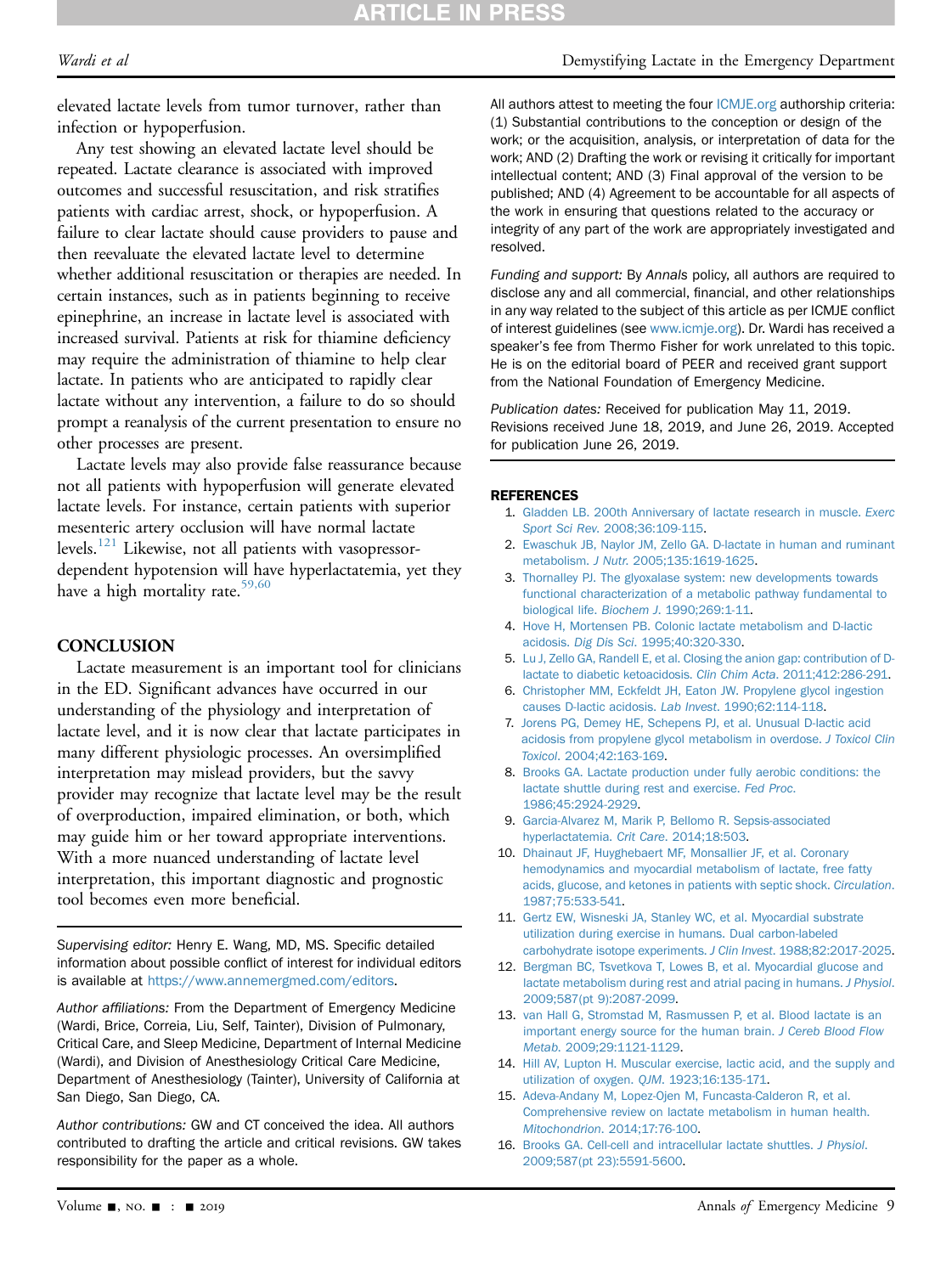# **RTICLE IN PR**

# Demystifying Lactate in the Emergency Department and the state of the United States of the Wardi et al.

- <span id="page-9-0"></span>17. [Brooks G. Lactate: glycolytic product and oxidative substrate during](http://refhub.elsevier.com/S0196-0644(19)30537-2/sref17) [sustained exercise in mammals](http://refhub.elsevier.com/S0196-0644(19)30537-2/sref17)—the "lactate shuttle." [In: Gilles R, ed.](http://refhub.elsevier.com/S0196-0644(19)30537-2/sref17) [Comparative Physiology and Biochemistry: Current Topics and](http://refhub.elsevier.com/S0196-0644(19)30537-2/sref17) [Trends, Vol A, Respiration-Metabolism-Circulation](http://refhub.elsevier.com/S0196-0644(19)30537-2/sref17). Berlin, Germany: [Springer; 1985:208-218](http://refhub.elsevier.com/S0196-0644(19)30537-2/sref17).
- <span id="page-9-1"></span>18. [Ahlborg G, Wahren J, Felig P. Splanchnic and peripheral glucose and](http://refhub.elsevier.com/S0196-0644(19)30537-2/sref18) [lactate metabolism during and after prolonged arm exercise.](http://refhub.elsevier.com/S0196-0644(19)30537-2/sref18) J Clin Invest[. 1986;77:690-699.](http://refhub.elsevier.com/S0196-0644(19)30537-2/sref18)
- <span id="page-9-2"></span>19. [Poole RC, Halestrap AP. Transport of lactate and other](http://refhub.elsevier.com/S0196-0644(19)30537-2/sref19) [monocarboxylates across mammalian plasma membranes.](http://refhub.elsevier.com/S0196-0644(19)30537-2/sref19) Am J Physiol[. 1993;264\(4 pt 1\):C761-C782.](http://refhub.elsevier.com/S0196-0644(19)30537-2/sref19)
- <span id="page-9-3"></span>20. [Iles RA, Cohen RD, Rist AH, et al. The mechanism of inhibition by](http://refhub.elsevier.com/S0196-0644(19)30537-2/sref20) [acidosis of gluconeogenesis from lactate in rat liver.](http://refhub.elsevier.com/S0196-0644(19)30537-2/sref20) Biochem J. [1977;164:185-191](http://refhub.elsevier.com/S0196-0644(19)30537-2/sref20).
- <span id="page-9-4"></span>21. [Leal-Pinto E, Park HC, King F, et al. Metabolism of lactate by the](http://refhub.elsevier.com/S0196-0644(19)30537-2/sref21) [intact functioning kidney of the dog.](http://refhub.elsevier.com/S0196-0644(19)30537-2/sref21) Am J Physiol. [1973;224:1463-1467.](http://refhub.elsevier.com/S0196-0644(19)30537-2/sref21)
- <span id="page-9-5"></span>22. [Luft D, Deichsel G, Schmulling RM, et al. De](http://refhub.elsevier.com/S0196-0644(19)30537-2/sref22)finition of clinically [relevant lactic acidosis in patients with internal diseases.](http://refhub.elsevier.com/S0196-0644(19)30537-2/sref22) Am J Clin Pathol[. 1983;80:484-489](http://refhub.elsevier.com/S0196-0644(19)30537-2/sref22).
- <span id="page-9-6"></span>23. [Khosravani H, Shahpori R, Stelfox HT, et al. Occurrence and adverse](http://refhub.elsevier.com/S0196-0644(19)30537-2/sref23) [effect on outcome of hyperlactatemia in the critically ill.](http://refhub.elsevier.com/S0196-0644(19)30537-2/sref23) Crit Care. [2009;13:R90.](http://refhub.elsevier.com/S0196-0644(19)30537-2/sref23)
- <span id="page-9-7"></span>24. Cohen RD, Woods HF. [Clinical and Biochemical Aspects of Lactic](http://refhub.elsevier.com/S0196-0644(19)30537-2/sref24) Acidosis[. Oxford, England: Blackwell Scienti](http://refhub.elsevier.com/S0196-0644(19)30537-2/sref24)fic Publications; 1976.
- <span id="page-9-8"></span>25. [Seymour CW, Carlbom D, Cooke CR, et al. Temperature and time](http://refhub.elsevier.com/S0196-0644(19)30537-2/sref25) [stability of whole blood lactate: implications for feasibility of pre](http://refhub.elsevier.com/S0196-0644(19)30537-2/sref25)[hospital measurement.](http://refhub.elsevier.com/S0196-0644(19)30537-2/sref25) BMC Res Notes. 2011;4:169.
- <span id="page-9-9"></span>26. [Jones AE, Leonard MM, Hernandez-Nino J, et al. Determination of the](http://refhub.elsevier.com/S0196-0644(19)30537-2/sref26) [effect of in vitro time, temperature, and tourniquet use on whole](http://refhub.elsevier.com/S0196-0644(19)30537-2/sref26) [blood venous point-of-care lactate concentrations.](http://refhub.elsevier.com/S0196-0644(19)30537-2/sref26) Acad Emerg Med. [2007;14:587-591.](http://refhub.elsevier.com/S0196-0644(19)30537-2/sref26)
- <span id="page-9-10"></span>27. [Shapiro NI, Fisher C, Donnino M, et al. The feasibility and accuracy of](http://refhub.elsevier.com/S0196-0644(19)30537-2/sref27) [point-of-care lactate measurement in emergency department](http://refhub.elsevier.com/S0196-0644(19)30537-2/sref27) [patients with suspected infection.](http://refhub.elsevier.com/S0196-0644(19)30537-2/sref27) J Emerg Med. 2010;39:89-94.
- 28. [Baig MA, Shahzad H, Hussain E, et al. Validating a point of care](http://refhub.elsevier.com/S0196-0644(19)30537-2/sref28) [lactate meter in adult patients with sepsis presenting to the](http://refhub.elsevier.com/S0196-0644(19)30537-2/sref28) [emergency department of a tertiary care hospital of a low- to middle](http://refhub.elsevier.com/S0196-0644(19)30537-2/sref28)income country. [World J Emerg Med](http://refhub.elsevier.com/S0196-0644(19)30537-2/sref28). 2017;8:184-189.
- <span id="page-9-11"></span>29. [Korth U, Merkel G, Fernandez FF, et al. Tourniquet-induced changes](http://refhub.elsevier.com/S0196-0644(19)30537-2/sref29) [of energy metabolism in human skeletal muscle monitored by](http://refhub.elsevier.com/S0196-0644(19)30537-2/sref29) microdialysis. Anesthesiology[. 2000;93:1407-1412](http://refhub.elsevier.com/S0196-0644(19)30537-2/sref29).
- 30. [Balakrishnan V, Wilson J, Taggart B, et al. Impact of phlebotomy](http://refhub.elsevier.com/S0196-0644(19)30537-2/sref30) [tourniquet use on blood lactate levels in acutely ill patients.](http://refhub.elsevier.com/S0196-0644(19)30537-2/sref30) CJEM. [2016;18:358-362](http://refhub.elsevier.com/S0196-0644(19)30537-2/sref30).
- <span id="page-9-12"></span>31. [Ding X, Gao J, Xie C, et al. Prevalence and clinical correlation of](http://refhub.elsevier.com/S0196-0644(19)30537-2/sref31) [dysphagia in Parkinson disease: a study on Chinese patients.](http://refhub.elsevier.com/S0196-0644(19)30537-2/sref31) Eur J Clin Nutr[. 2018;72:82-86.](http://refhub.elsevier.com/S0196-0644(19)30537-2/sref31)
- <span id="page-9-25"></span>32. [Younger JG, Falk JL, Rothrock SG. Relationship between arterial](http://refhub.elsevier.com/S0196-0644(19)30537-2/sref32) [and peripheral venous lactate levels.](http://refhub.elsevier.com/S0196-0644(19)30537-2/sref32) Acad Emerg Med. [1996;3:730-734.](http://refhub.elsevier.com/S0196-0644(19)30537-2/sref32)
- 33. [Theerawit P, Na Petvicham C. Correlation between arterial lactate and](http://refhub.elsevier.com/S0196-0644(19)30537-2/sref33) [venous lactate in patients with sepsis and septic shock.](http://refhub.elsevier.com/S0196-0644(19)30537-2/sref33) Crit Care. [2014;18\(suppl 1\):P177.](http://refhub.elsevier.com/S0196-0644(19)30537-2/sref33)
- 34. [Nascente AP, Assuncao M, Guedes CJ, et al. Comparison of lactate](http://refhub.elsevier.com/S0196-0644(19)30537-2/sref34) [values obtained from different sites and their clinical signi](http://refhub.elsevier.com/S0196-0644(19)30537-2/sref34)ficance in [patients with severe sepsis.](http://refhub.elsevier.com/S0196-0644(19)30537-2/sref34) Sao Paulo Med J. 2011;129:11-16.
- 35. [Bloom B, Pott J, Freund Y, et al. The agreement between abnormal](http://refhub.elsevier.com/S0196-0644(19)30537-2/sref35) [venous lactate and arterial lactate in the ED: a retrospective chart](http://refhub.elsevier.com/S0196-0644(19)30537-2/sref35) review. Am J Emerg Med[. 2014;32:596-600](http://refhub.elsevier.com/S0196-0644(19)30537-2/sref35).
- 36. [Theerawit P, Na Petvicharn C, Tangsujaritvijit V, et al. The correlation](http://refhub.elsevier.com/S0196-0644(19)30537-2/sref36) [between arterial lactate and venous lactate in patients with sepsis](http://refhub.elsevier.com/S0196-0644(19)30537-2/sref36) and septic shock. [J Intensive Care Med](http://refhub.elsevier.com/S0196-0644(19)30537-2/sref36). 2018;33:116-120.
- <span id="page-9-13"></span>37. [Middleton P, Kelly AM, Brown J, et al. Agreement between arterial and](http://refhub.elsevier.com/S0196-0644(19)30537-2/sref37) [central venous values for pH, bicarbonate, base excess, and lactate.](http://refhub.elsevier.com/S0196-0644(19)30537-2/sref37) Emerg Med J[. 2006;23:622-624](http://refhub.elsevier.com/S0196-0644(19)30537-2/sref37).
- <span id="page-9-14"></span>38. [Self WH, Semler MW, Wanderer JP, et al. Balanced crystalloids versus](http://refhub.elsevier.com/S0196-0644(19)30537-2/sref38) [saline in noncritically ill adults.](http://refhub.elsevier.com/S0196-0644(19)30537-2/sref38) N Engl J Med. 2018;378:819-828.
- 39. [Semler MW, Self WH, Wanderer JP, et al. Balanced crystalloids versus](http://refhub.elsevier.com/S0196-0644(19)30537-2/sref39) [saline in critically ill adults.](http://refhub.elsevier.com/S0196-0644(19)30537-2/sref39) N Engl J Med. 2018;378:829-839.
- 40. [Winters ME, Sherwin R, Vilke GM, et al. What is the preferred](http://refhub.elsevier.com/S0196-0644(19)30537-2/sref40) resuscitation fl[uid for patients with severe sepsis and septic shock?](http://refhub.elsevier.com/S0196-0644(19)30537-2/sref40) J Emerg Med[. 2017;53:928-939](http://refhub.elsevier.com/S0196-0644(19)30537-2/sref40).
- <span id="page-9-15"></span>41. [Zitek T, Skaggs ZD, Rahbar A, et al. Does intravenous lactated](http://refhub.elsevier.com/S0196-0644(19)30537-2/sref41) Ringer'[s solution raise serum lactate?](http://refhub.elsevier.com/S0196-0644(19)30537-2/sref41) J Emerg Med. [2018;55:313-318.](http://refhub.elsevier.com/S0196-0644(19)30537-2/sref41)
- 42. [Didwania A, Miller J, Kassel D, et al. Effect of intravenous lactated](http://refhub.elsevier.com/S0196-0644(19)30537-2/sref42) Ringer'[s solution infusion on the circulating lactate concentration:](http://refhub.elsevier.com/S0196-0644(19)30537-2/sref42) [part 3. Results of a prospective, randomized, double-blind, placebo](http://refhub.elsevier.com/S0196-0644(19)30537-2/sref42)controlled trial. Crit Care Med[. 1997;25:1851-1854.](http://refhub.elsevier.com/S0196-0644(19)30537-2/sref42)
- <span id="page-9-16"></span>43. [Shin WJ, Kim YK, Bang JY, et al. Lactate and liver function tests after](http://refhub.elsevier.com/S0196-0644(19)30537-2/sref43) [living donor right hepatectomy: a comparison of solutions with and](http://refhub.elsevier.com/S0196-0644(19)30537-2/sref43) without lactate. [Acta Anaesthesiol Scand](http://refhub.elsevier.com/S0196-0644(19)30537-2/sref43). 2011;55:558-564.
- <span id="page-9-17"></span>44. [Marik PE, Bellomo R. Stress hyperglycemia: an essential survival](http://refhub.elsevier.com/S0196-0644(19)30537-2/sref44) response! Crit Care[. 2013;17:305](http://refhub.elsevier.com/S0196-0644(19)30537-2/sref44).
- 45. [Gibot S. On the origins of lactate during sepsis.](http://refhub.elsevier.com/S0196-0644(19)30537-2/sref45) Crit Care. [2012;16:151](http://refhub.elsevier.com/S0196-0644(19)30537-2/sref45).
- <span id="page-9-21"></span>46. [Levy](http://refhub.elsevier.com/S0196-0644(19)30537-2/sref46) [B,](http://refhub.elsevier.com/S0196-0644(19)30537-2/sref46) [Gibot](http://refhub.elsevier.com/S0196-0644(19)30537-2/sref46) [S,](http://refhub.elsevier.com/S0196-0644(19)30537-2/sref46) [Franck](http://refhub.elsevier.com/S0196-0644(19)30537-2/sref46) [P,](http://refhub.elsevier.com/S0196-0644(19)30537-2/sref46) [et](http://refhub.elsevier.com/S0196-0644(19)30537-2/sref46) [al.](http://refhub.elsevier.com/S0196-0644(19)30537-2/sref46) [Relation](http://refhub.elsevier.com/S0196-0644(19)30537-2/sref46) [between](http://refhub.elsevier.com/S0196-0644(19)30537-2/sref46) [muscle](http://refhub.elsevier.com/S0196-0644(19)30537-2/sref46)  $Na^{+}K^{+}$  $Na^{+}K^{+}$  $Na^{+}K^{+}$  $Na^{+}K^{+}$ [ATPase activity and raised lactate concentrations in septic shock: a](http://refhub.elsevier.com/S0196-0644(19)30537-2/sref46) prospective study. Lancet[. 2005;365:871-875.](http://refhub.elsevier.com/S0196-0644(19)30537-2/sref46)
- 47. [Gore DC, Jahoor F, Hibbert JM, et al. Lactic acidosis during sepsis is](http://refhub.elsevier.com/S0196-0644(19)30537-2/sref47) [related to increased pyruvate production, not de](http://refhub.elsevier.com/S0196-0644(19)30537-2/sref47)ficits in tissue oxygen availability. Ann Surg[. 1996;224:97-102](http://refhub.elsevier.com/S0196-0644(19)30537-2/sref47).
- <span id="page-9-18"></span>48. [Adrie C, Batchelet M, Vayssier-Taussat M, et al. Mitochondrial](http://refhub.elsevier.com/S0196-0644(19)30537-2/sref48) [membrane potential and apoptosis peripheral blood monocytes in](http://refhub.elsevier.com/S0196-0644(19)30537-2/sref48) severe human sepsis. [Am J Respir Crit Care Med](http://refhub.elsevier.com/S0196-0644(19)30537-2/sref48). [2001;164:389-395](http://refhub.elsevier.com/S0196-0644(19)30537-2/sref48).
- 49. [Boczkowski J, Lisdero CL, Lanone S, et al. Endogenous peroxynitrite](http://refhub.elsevier.com/S0196-0644(19)30537-2/sref49) [mediates mitochondrial dysfunction in rat diaphragm during](http://refhub.elsevier.com/S0196-0644(19)30537-2/sref49) endotoxemia. FASEB J[. 1999;13:1637-1646](http://refhub.elsevier.com/S0196-0644(19)30537-2/sref49).
- <span id="page-9-19"></span>50. [Opdam H, Bellomo R. Oxygen consumption and lactate release by the](http://refhub.elsevier.com/S0196-0644(19)30537-2/sref50) [lung after cardiopulmonary bypass and during septic shock.](http://refhub.elsevier.com/S0196-0644(19)30537-2/sref50) Crit Care Resusc[. 2000;2:181-187.](http://refhub.elsevier.com/S0196-0644(19)30537-2/sref50)
- 51. [Iscra F, Gullo A, Biolo G. Bench-to-bedside review: lactate and the](http://refhub.elsevier.com/S0196-0644(19)30537-2/sref51) lung. Crit Care[. 2002;6:327-329.](http://refhub.elsevier.com/S0196-0644(19)30537-2/sref51)
- 52. [Brown SD, Clark C, Gutierrez G. Pulmonary lactate release in patients](http://refhub.elsevier.com/S0196-0644(19)30537-2/sref52) [with sepsis and the adult respiratory distress syndrome.](http://refhub.elsevier.com/S0196-0644(19)30537-2/sref52) J Crit Care. [1996;11:2-8](http://refhub.elsevier.com/S0196-0644(19)30537-2/sref52).
- 53. [Douzinas EE, Tsidemiadou PD, Pitaridis MT, et al. The regional](http://refhub.elsevier.com/S0196-0644(19)30537-2/sref53) [production of cytokines and lactate in sepsis-related multiple organ](http://refhub.elsevier.com/S0196-0644(19)30537-2/sref53) failure. [Am J Respir Crit Care Med](http://refhub.elsevier.com/S0196-0644(19)30537-2/sref53). 1997;155:53-59.
- <span id="page-9-20"></span>54. [Haji-Michael PG, Ladriere L, Sener A, et al. Leukocyte glycolysis and](http://refhub.elsevier.com/S0196-0644(19)30537-2/sref54) [lactate output in animal sepsis and ex vivo human blood.](http://refhub.elsevier.com/S0196-0644(19)30537-2/sref54) Metabolism[. 1999;48:779-785](http://refhub.elsevier.com/S0196-0644(19)30537-2/sref54).
- <span id="page-9-22"></span>55. [Ince C. The microcirculation is the motor of sepsis.](http://refhub.elsevier.com/S0196-0644(19)30537-2/sref55) Crit Care. [2005;9\(suppl 4\):S13-S19](http://refhub.elsevier.com/S0196-0644(19)30537-2/sref55).
- <span id="page-9-23"></span>56. [Trzeciak S, Cinel I, Phillip Dellinger R, et al. Resuscitating the](http://refhub.elsevier.com/S0196-0644(19)30537-2/sref56) [microcirculation in sepsis: the central role of nitric oxide, emerging](http://refhub.elsevier.com/S0196-0644(19)30537-2/sref56) [concepts for novel therapies, and challenges for clinical trials.](http://refhub.elsevier.com/S0196-0644(19)30537-2/sref56) Acad Emerg Med[. 2008;15:399-413](http://refhub.elsevier.com/S0196-0644(19)30537-2/sref56).
- 57. [Puskarich MA, Shapiro NI, Massey MJ, et al. Lactate clearance in](http://refhub.elsevier.com/S0196-0644(19)30537-2/sref57) [septic shock is not a surrogate for improved microcirculatory](http://refhub.elsevier.com/S0196-0644(19)30537-2/sref57) flow. Acad Emerg Med[. 2016;23:690-693](http://refhub.elsevier.com/S0196-0644(19)30537-2/sref57).
- 58. [Hernandez G, Boerma EC, Dubin A, et al. Severe abnormalities in](http://refhub.elsevier.com/S0196-0644(19)30537-2/sref58) [microvascular perfused vessel density are associated to organ](http://refhub.elsevier.com/S0196-0644(19)30537-2/sref58) [dysfunctions and mortality and can be predicted by hyperlactatemia](http://refhub.elsevier.com/S0196-0644(19)30537-2/sref58) [and norepinephrine requirements in septic shock patients.](http://refhub.elsevier.com/S0196-0644(19)30537-2/sref58) J Crit Care[. 2013;28; 538.e9-14](http://refhub.elsevier.com/S0196-0644(19)30537-2/sref58).
- <span id="page-9-24"></span>59. [Hernandez G, Bruhn A, Castro R, et al. Persistent sepsis-induced](http://refhub.elsevier.com/S0196-0644(19)30537-2/sref59) [hypotension without hyperlactatemia: a distinct clinical and](http://refhub.elsevier.com/S0196-0644(19)30537-2/sref59) physiological profi[le within the spectrum of septic shock.](http://refhub.elsevier.com/S0196-0644(19)30537-2/sref59) Crit Care Res Pract[. 2012;2012:536852](http://refhub.elsevier.com/S0196-0644(19)30537-2/sref59).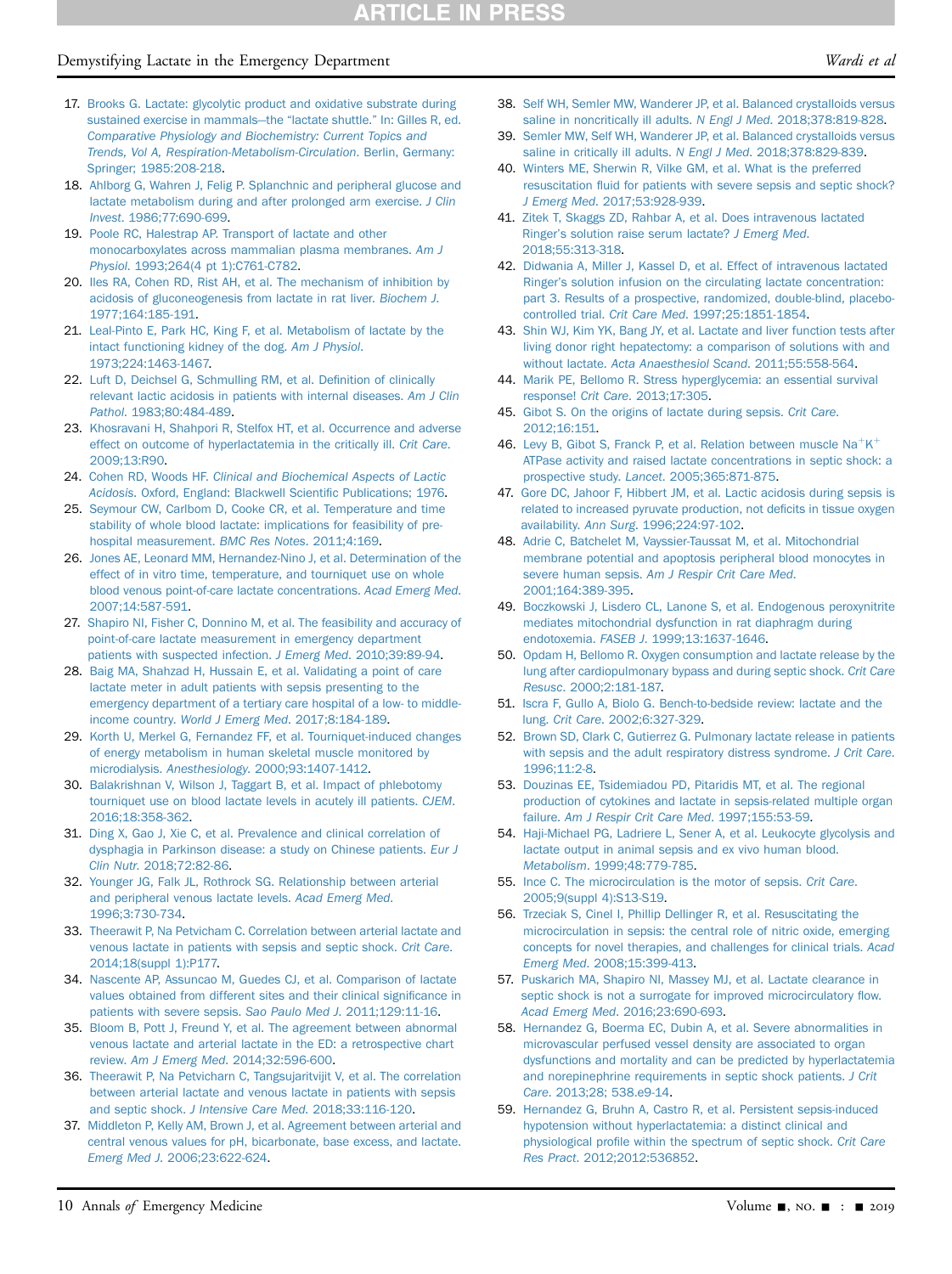# Wardi et al **Wardi et al** Demystifying Lactate in the Emergency Department

- 60. [Wacharasint P, Nakada TA, Boyd JH, et al. Normal-range blood lactate](http://refhub.elsevier.com/S0196-0644(19)30537-2/sref60) [concentration in septic shock is prognostic and predictive.](http://refhub.elsevier.com/S0196-0644(19)30537-2/sref60) Shock. [2012;38:4-10](http://refhub.elsevier.com/S0196-0644(19)30537-2/sref60).
- <span id="page-10-0"></span>61. [Puskarich MA, Trzeciak S, Shapiro NI, et al. Outcomes of patients](http://refhub.elsevier.com/S0196-0644(19)30537-2/sref61) [undergoing early sepsis resuscitation for cryptic shock compared with](http://refhub.elsevier.com/S0196-0644(19)30537-2/sref61) overt shock. Resuscitation[. 2011;82:1289-1293.](http://refhub.elsevier.com/S0196-0644(19)30537-2/sref61)
- <span id="page-10-1"></span>62. [Hayes MA, Timmins AC, Yau EH, et al. Elevation of systemic oxygen](http://refhub.elsevier.com/S0196-0644(19)30537-2/sref62) [delivery in the treatment of critically ill patients.](http://refhub.elsevier.com/S0196-0644(19)30537-2/sref62) N Engl J Med. [1994;330:1717-1722](http://refhub.elsevier.com/S0196-0644(19)30537-2/sref62).
- 63. [Marik PE, Sibbald WJ. Effect of stored-blood transfusion on oxygen](http://refhub.elsevier.com/S0196-0644(19)30537-2/sref63) [delivery in patients with sepsis.](http://refhub.elsevier.com/S0196-0644(19)30537-2/sref63) JAMA. 1993;269:3024-3029.
- 64. [Boekstegers P, Weidenhofer S, Kapsner T, et al. Skeletal muscle](http://refhub.elsevier.com/S0196-0644(19)30537-2/sref64) [partial pressure of oxygen in patients with sepsis.](http://refhub.elsevier.com/S0196-0644(19)30537-2/sref64) Crit Care Med. [1994;22:640-650.](http://refhub.elsevier.com/S0196-0644(19)30537-2/sref64)
- 65. [Rosser DM, Stidwill RP, Jacobson D, et al. Oxygen tension in the](http://refhub.elsevier.com/S0196-0644(19)30537-2/sref65) [bladder epithelium rises in both high and low cardiac output](http://refhub.elsevier.com/S0196-0644(19)30537-2/sref65) endotoxemic sepsis. J Appl Physiol (1985)[. 1995;79:1878-1882](http://refhub.elsevier.com/S0196-0644(19)30537-2/sref65).
- 66. [Sair M, Etherington PJ, Peter Winlove C, et al. Tissue oxygenation and](http://refhub.elsevier.com/S0196-0644(19)30537-2/sref66) [perfusion in patients with systemic sepsis.](http://refhub.elsevier.com/S0196-0644(19)30537-2/sref66) Crit Care Med. [2001;29:1343-1349.](http://refhub.elsevier.com/S0196-0644(19)30537-2/sref66)
- <span id="page-10-2"></span>67. [Rivers E, Nguyen B, Havstad S, et al. Early goal-directed therapy in the](http://refhub.elsevier.com/S0196-0644(19)30537-2/sref67) [treatment of severe sepsis and septic shock.](http://refhub.elsevier.com/S0196-0644(19)30537-2/sref67) N Engl J Med. [2001;345:1368-1377.](http://refhub.elsevier.com/S0196-0644(19)30537-2/sref67)
- <span id="page-10-3"></span>68. [Ander DS, Jaggi M, Rivers E, et al. Undetected cardiogenic shock in](http://refhub.elsevier.com/S0196-0644(19)30537-2/sref68) [patients with congestive heart failure presenting to the emergency](http://refhub.elsevier.com/S0196-0644(19)30537-2/sref68) department. Am J Cardiol[. 1998;82:888-891.](http://refhub.elsevier.com/S0196-0644(19)30537-2/sref68)
- <span id="page-10-25"></span>69. [Howell MD, Donnino M, Clardy P, et al. Occult hypoperfusion and](http://refhub.elsevier.com/S0196-0644(19)30537-2/sref69) [mortality in patients with suspected infection.](http://refhub.elsevier.com/S0196-0644(19)30537-2/sref69) Intensive Care Med. [2007;33:1892-1899.](http://refhub.elsevier.com/S0196-0644(19)30537-2/sref69)
- 70. [Meregalli A, Oliveira RP, Friedman G. Occult hypoperfusion is](http://refhub.elsevier.com/S0196-0644(19)30537-2/sref70) [associated with increased mortality in hemodynamically stable, high](http://refhub.elsevier.com/S0196-0644(19)30537-2/sref70)[risk, surgical patients.](http://refhub.elsevier.com/S0196-0644(19)30537-2/sref70) Crit Care. 2004;8:R60-R65.
- <span id="page-10-4"></span>71. [Contenti J, Occelli C, Lemoel F, et al. Blood lactate measurement](http://refhub.elsevier.com/S0196-0644(19)30537-2/sref71) [within the emergency department: a two-year retrospective analysis.](http://refhub.elsevier.com/S0196-0644(19)30537-2/sref71) Am J Emerg Med[. 2018;37:401-406](http://refhub.elsevier.com/S0196-0644(19)30537-2/sref71).
- <span id="page-10-5"></span>72. [Manikis P, Jankowski S, Zhang H, et al. Correlation of serial blood](http://refhub.elsevier.com/S0196-0644(19)30537-2/sref72) [lactate levels to organ failure and mortality after trauma.](http://refhub.elsevier.com/S0196-0644(19)30537-2/sref72) Am J Emerg Med[. 1995;13:619-622](http://refhub.elsevier.com/S0196-0644(19)30537-2/sref72).
- 73. [Abramson D, Scalea TM, Hitchcock R, et al. Lactate clearance and](http://refhub.elsevier.com/S0196-0644(19)30537-2/sref73) survival following injury. J Trauma[. 1993;35:584-588; discussion](http://refhub.elsevier.com/S0196-0644(19)30537-2/sref73) [8-9.](http://refhub.elsevier.com/S0196-0644(19)30537-2/sref73)
- 74. [Kaplan LJ, Kellum JA. Initial pH, base de](http://refhub.elsevier.com/S0196-0644(19)30537-2/sref74)ficit, lactate, anion gap, [strong ion difference, and strong ion gap predict outcome from major](http://refhub.elsevier.com/S0196-0644(19)30537-2/sref74) vascular injury. Crit Care Med[. 2004;32:1120-1124.](http://refhub.elsevier.com/S0196-0644(19)30537-2/sref74)
- <span id="page-10-6"></span>75. [Luchette FA, Robinson BR, Friend LA, et al. Adrenergic antagonists](http://refhub.elsevier.com/S0196-0644(19)30537-2/sref75) [reduce lactic acidosis in response to hemorrhagic shock.](http://refhub.elsevier.com/S0196-0644(19)30537-2/sref75) J Trauma. [1999;46:873-880](http://refhub.elsevier.com/S0196-0644(19)30537-2/sref75).
- 76. [McCarter FD, Nierman SR, James JH, et al. Role of skeletal muscle](http://refhub.elsevier.com/S0196-0644(19)30537-2/sref76)  $Na<sup>+</sup>-K<sup>+</sup>$  $Na<sup>+</sup>-K<sup>+</sup>$  $Na<sup>+</sup>-K<sup>+</sup>$  $Na<sup>+</sup>-K<sup>+</sup>$  [ATPase activity in increased lactate production in sub-acute](http://refhub.elsevier.com/S0196-0644(19)30537-2/sref76) sepsis. Life Sci[. 2002;70:1875-1888](http://refhub.elsevier.com/S0196-0644(19)30537-2/sref76).
- <span id="page-10-7"></span>77. [Blow O, Magliore L, Claridge JA, et al. The golden hour and the silver](http://refhub.elsevier.com/S0196-0644(19)30537-2/sref77) [day: detection and correction of occult hypoperfusion within 24 hours](http://refhub.elsevier.com/S0196-0644(19)30537-2/sref77) [improves outcome from major trauma.](http://refhub.elsevier.com/S0196-0644(19)30537-2/sref77) J Trauma. 1999;47:964-969.
- 78. [Crowl AC, Young JS, Kahler DM, et al. Occult hypoperfusion is](http://refhub.elsevier.com/S0196-0644(19)30537-2/sref78) [associated with increased morbidity in patients undergoing early](http://refhub.elsevier.com/S0196-0644(19)30537-2/sref78) femur fracture fixation. J Trauma[. 2000;48:260-267.](http://refhub.elsevier.com/S0196-0644(19)30537-2/sref78)
- <span id="page-10-8"></span>79. [Claridge JA, Crabtree TD, Pelletier SJ, et al. Persistent occult](http://refhub.elsevier.com/S0196-0644(19)30537-2/sref79) [hypoperfusion is associated with a signi](http://refhub.elsevier.com/S0196-0644(19)30537-2/sref79)ficant increase in infection [rate and mortality in major trauma patients.](http://refhub.elsevier.com/S0196-0644(19)30537-2/sref79) J Trauma. [2000;48:8-14; discussion 14-15.](http://refhub.elsevier.com/S0196-0644(19)30537-2/sref79)
- <span id="page-10-9"></span>80. [Andel D, Kamolz LP, Roka J, et al. Base de](http://refhub.elsevier.com/S0196-0644(19)30537-2/sref80)ficit and lactate: early [predictors of morbidity and mortality in patients with burns.](http://refhub.elsevier.com/S0196-0644(19)30537-2/sref80) Burns. [2007;33:973-978](http://refhub.elsevier.com/S0196-0644(19)30537-2/sref80).
- 81. [Mokline A, Abdenneji A, Rahmani I, et al. Lactate: prognostic](http://refhub.elsevier.com/S0196-0644(19)30537-2/sref81) [biomarker in severely burned patients.](http://refhub.elsevier.com/S0196-0644(19)30537-2/sref81) Ann Burns Fire Disasters. [2017;30:35-38](http://refhub.elsevier.com/S0196-0644(19)30537-2/sref81).
- <span id="page-10-10"></span>82. [Jeng JC, Jablonski K, Bridgeman A, et al. Serum lactate, not base](http://refhub.elsevier.com/S0196-0644(19)30537-2/sref82) defi[cit, rapidly predicts survival after major burns.](http://refhub.elsevier.com/S0196-0644(19)30537-2/sref82) Burns. [2002;28:161-166](http://refhub.elsevier.com/S0196-0644(19)30537-2/sref82).
- <span id="page-10-11"></span>83. [Sanchez M, Garcia-de-Lorenzo A, Herrero E, et al. A protocol for](http://refhub.elsevier.com/S0196-0644(19)30537-2/sref83) [resuscitation of severe burn patients guided by transpulmonary](http://refhub.elsevier.com/S0196-0644(19)30537-2/sref83) [thermodilution and lactate levels: a 3-year prospective cohort study.](http://refhub.elsevier.com/S0196-0644(19)30537-2/sref83) Crit Care[. 2013;17:R176.](http://refhub.elsevier.com/S0196-0644(19)30537-2/sref83)
- <span id="page-10-12"></span>84. [Winocour PH, Waise A, Young G, et al. Severe, self-limiting lactic](http://refhub.elsevier.com/S0196-0644(19)30537-2/sref84) [acidosis and rhabdomyolysis accompanying convulsions.](http://refhub.elsevier.com/S0196-0644(19)30537-2/sref84) Postgrad Med J[. 1989;65:321-322.](http://refhub.elsevier.com/S0196-0644(19)30537-2/sref84)
- <span id="page-10-13"></span>85. [Do](http://refhub.elsevier.com/S0196-0644(19)30537-2/sref85)ğ[an EA, Ünal A, Erdo](http://refhub.elsevier.com/S0196-0644(19)30537-2/sref85)ğan Ç. Clinical utility of serum lactate levels for [differential diagnosis of generalized tonic-clonic seizures from](http://refhub.elsevier.com/S0196-0644(19)30537-2/sref85) [psychogenic nonepileptic seizures and syncope.](http://refhub.elsevier.com/S0196-0644(19)30537-2/sref85) Epilepsy Behav. [2017;75:13-17.](http://refhub.elsevier.com/S0196-0644(19)30537-2/sref85)
- 86. [van Rooij FJ, Admiraal-van de Pas Y. \[Lactic acidosis in the postictal](http://refhub.elsevier.com/S0196-0644(19)30537-2/sref86) state]. [Ned Tijdschr Geneeskd](http://refhub.elsevier.com/S0196-0644(19)30537-2/sref86). 2015;159:A9068.
- <span id="page-10-14"></span>87. [Siegel AJ, Januzzi J, Sluss P, et al. Cardiac biomarkers, electrolytes,](http://refhub.elsevier.com/S0196-0644(19)30537-2/sref87) [and other analytes in collapsed marathon runners: implications for](http://refhub.elsevier.com/S0196-0644(19)30537-2/sref87) [the evaluation of runners following competition.](http://refhub.elsevier.com/S0196-0644(19)30537-2/sref87) Am J Clin Pathol. [2008;129:948-951](http://refhub.elsevier.com/S0196-0644(19)30537-2/sref87).
- <span id="page-10-15"></span>88. [Mallat J, Lemyze M, Thevenin D. Do not forget to give thiamine to your](http://refhub.elsevier.com/S0196-0644(19)30537-2/sref88) septic shock patient! J Thorac Dis[. 2016;8:1062-1066.](http://refhub.elsevier.com/S0196-0644(19)30537-2/sref88)
- <span id="page-10-16"></span>89. [Donnino MW, Andersen LW, Chase M, et al. Randomized, double](http://refhub.elsevier.com/S0196-0644(19)30537-2/sref89)[blind, placebo-controlled trial of thiamine as a metabolic](http://refhub.elsevier.com/S0196-0644(19)30537-2/sref89) [resuscitator in septic shock: a pilot study.](http://refhub.elsevier.com/S0196-0644(19)30537-2/sref89) Crit Care Med. 2016;44: [360-367.](http://refhub.elsevier.com/S0196-0644(19)30537-2/sref89)
- <span id="page-10-23"></span>90. [Holmberg MJ, Moskowitz A, Patel PV, et al. Thiamine in septic shock](http://refhub.elsevier.com/S0196-0644(19)30537-2/sref90) [patients with alcohol use disorders: an observational pilot study.](http://refhub.elsevier.com/S0196-0644(19)30537-2/sref90) J Crit Care[. 2018;43:61-64](http://refhub.elsevier.com/S0196-0644(19)30537-2/sref90).
- 91. [Marik PE, Khangoora V, Rivera R, et al. Hydrocortisone, vitamin C,](http://refhub.elsevier.com/S0196-0644(19)30537-2/sref91) [and thiamine for the treatment of severe sepsis and septic shock: a](http://refhub.elsevier.com/S0196-0644(19)30537-2/sref91) [retrospective before-after study.](http://refhub.elsevier.com/S0196-0644(19)30537-2/sref91) Chest. 2017;151:1229-1238.
- 92. [Woolum JA, Abner EL, Kelly A, et al. Effect of thiamine administration](http://refhub.elsevier.com/S0196-0644(19)30537-2/sref92) [on lactate clearance and mortality in patients with septic shock.](http://refhub.elsevier.com/S0196-0644(19)30537-2/sref92) Crit Care Med[. 2018;46:1747-1752](http://refhub.elsevier.com/S0196-0644(19)30537-2/sref92).
- <span id="page-10-17"></span>93. [Andersen LW, Mackenhauer J, Roberts JC, et al. Etiology and](http://refhub.elsevier.com/S0196-0644(19)30537-2/sref93) [therapeutic approach to elevated lactate levels.](http://refhub.elsevier.com/S0196-0644(19)30537-2/sref93) Mayo Clin Proc. [2013;88:1127-1140](http://refhub.elsevier.com/S0196-0644(19)30537-2/sref93).
- <span id="page-10-18"></span>94. [Shah AD, Wood DM, Dargan PI. Understanding lactic acidosis in](http://refhub.elsevier.com/S0196-0644(19)30537-2/sref94) [paracetamol \(acetaminophen\) poisoning.](http://refhub.elsevier.com/S0196-0644(19)30537-2/sref94) Br J Clin Pharmacol. [2011;71:20-28.](http://refhub.elsevier.com/S0196-0644(19)30537-2/sref94)
- 95. [Bajt ML, Knight TR, Lemasters JJ, et al. Acetaminophen-induced](http://refhub.elsevier.com/S0196-0644(19)30537-2/sref95) [oxidant stress and cell injury in cultured mouse hepatocytes:](http://refhub.elsevier.com/S0196-0644(19)30537-2/sref95) [protection by N-acetyl cysteine.](http://refhub.elsevier.com/S0196-0644(19)30537-2/sref95) Toxicol Sci. 2004;80:343-349.
- <span id="page-10-19"></span>96. [Meert KL, McCaulley L, Sarnaik AP. Mechanism of lactic acidosis in](http://refhub.elsevier.com/S0196-0644(19)30537-2/sref96) [children with acute severe asthma.](http://refhub.elsevier.com/S0196-0644(19)30537-2/sref96) Pediatr Crit Care Med. [2012;13:28-31](http://refhub.elsevier.com/S0196-0644(19)30537-2/sref96).
- <span id="page-10-20"></span>97. [Koul PB, Minarik M, Totapally BR. Lactic acidosis in children with](http://refhub.elsevier.com/S0196-0644(19)30537-2/sref97) [acute exacerbation of severe asthma.](http://refhub.elsevier.com/S0196-0644(19)30537-2/sref97) Eur J Emerg Med. [2007;14:56-58](http://refhub.elsevier.com/S0196-0644(19)30537-2/sref97).
- 98. [McCarter FD, James JH, Luchette FA, et al. Adrenergic blockade](http://refhub.elsevier.com/S0196-0644(19)30537-2/sref98) reduces skeletal muscle glycolysis and Na $(+)$ , K $(+)$ -ATPase activity during hemorrhage. J Surg Res[. 2001;99:235-244.](http://refhub.elsevier.com/S0196-0644(19)30537-2/sref98)
- <span id="page-10-21"></span>99. [Wutrich Y, Barraud D, Conrad M, et al. Early increase in arterial](http://refhub.elsevier.com/S0196-0644(19)30537-2/sref99) [lactate concentration under epinephrine infusion is associated with a](http://refhub.elsevier.com/S0196-0644(19)30537-2/sref99) [better prognosis during shock.](http://refhub.elsevier.com/S0196-0644(19)30537-2/sref99) Shock. 2010;34:4-9.
- <span id="page-10-22"></span>100. [Varon J, Marik PE, Fromm RE, et al. Carbon monoxide poisoning: a](http://refhub.elsevier.com/S0196-0644(19)30537-2/sref100) [review for clinicians.](http://refhub.elsevier.com/S0196-0644(19)30537-2/sref100) J Emerg Med. 1999;17:87-93.
- <span id="page-10-24"></span>101. [Thom SR, Keim LW. Carbon monoxide poisoning: a review](http://refhub.elsevier.com/S0196-0644(19)30537-2/sref101) [epidemiology, pathophysiology, clinical](http://refhub.elsevier.com/S0196-0644(19)30537-2/sref101) findings, and treatment [options including hyperbaric oxygen therapy.](http://refhub.elsevier.com/S0196-0644(19)30537-2/sref101) J Toxicol Clin Toxicol. [1989;27:141-156](http://refhub.elsevier.com/S0196-0644(19)30537-2/sref101).
- 102. [Benaissa ML, Mégarbane B, Borron SW, et al. Is elevated](http://refhub.elsevier.com/S0196-0644(19)30537-2/sref102) [plasma lactate a useful marker in the evaluation of pure](http://refhub.elsevier.com/S0196-0644(19)30537-2/sref102) [carbon monoxide poisoning?](http://refhub.elsevier.com/S0196-0644(19)30537-2/sref102) Intensive Care Med. [2003;29:1372-1375.](http://refhub.elsevier.com/S0196-0644(19)30537-2/sref102)